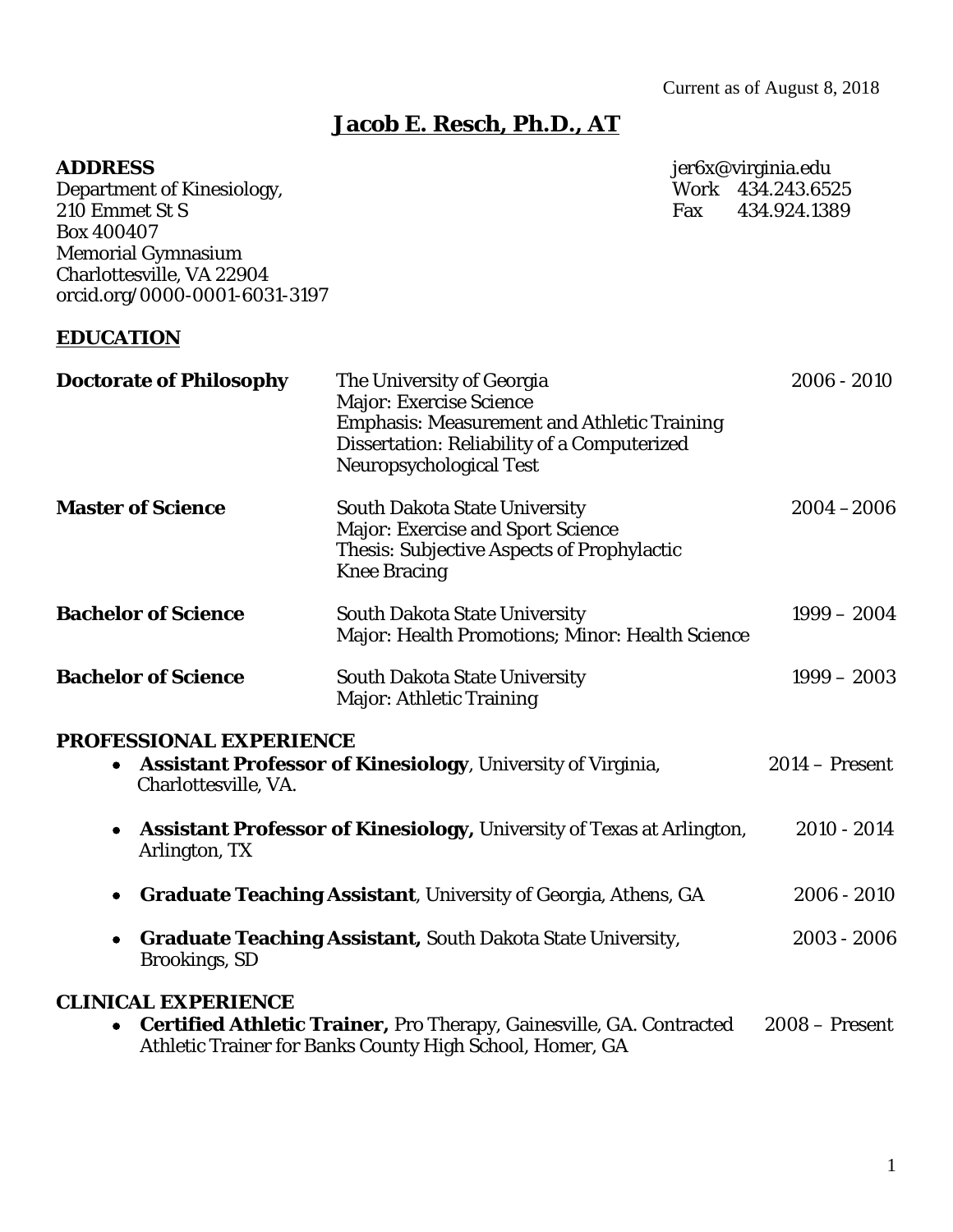• **Graduate Assistant Athletic Trainer,** South Dakota State University, Brookings, SD: High School Outreach; Responsible for: injury prevention,

evaluation, treatment and rehabilitation at practice and games; clinical 2005 - 2006 preceptor for undergraduate athletic training students; organized and presented educational seminars regarding nutrition to seven area high schools.

- **Head Athletic Trainer**, J Robinson Basketball Camp, Minneapolis, MN. 2005 Responsible for: injury prevention, evaluation, treatment and rehabilitation of camp participants; served as supervisor for a certified athletic trainer and two athletic training students.
- **Certified Athletic Trainer,** Orthopedic Institute, Sioux Falls, SD. 2004 2006 Position included clinic and high school outreach responsibilities.
- **Fitness Coordinator**, Central YMCA, London, England. Responsibilities 2004 included development and implementation of group fitness and health education programs. Additional responsibilities included educational outreach services to less privileged areas and restructuring of the Central YMCA Holistic Health Center.

# **SCHOLARSHIP**

#### **Refereed Journal Publications \* =** corresponding author

- 1. Williamson CL, Norte GE, Broshek DK, Hart JM, **Resch JE**\* Return-to-Learn Following Sport Concussion: A Survey of Current Practice of Athletic Trainers. *In Press.*
- 2. Eddy R, Goetschius J, Hertel J, **Resch J\***. (2018). Test-Retest Reliability and the Effects of Exercise on the King-Devick Test. Clin J Sport Med. doi: 10.1097/JSM.0000000000000586.
- 3. Walton SR, Broshek DK, Freeman J, Cullum CM, **Resch JE** (2018). Valid But Invalid: Suboptimal ImPACT© Baseline Performance in University Athletes. *Med Sci Sports Exerc,* 50(7): 1377-1384.
- 4. DeJong A, Mangum LC, **Resch J**, Saliba SA (2018). Ultrasound Imaging Reveals Gluteal Muscle Changes During Phases of Gait in Healthy Individuals with Medial Knee Displacement. *J Sport Rehabil, 15*: 1 – 35.
- 5. **Resch JE\***, Rach A, Walton SR, Broshek DK. (2017). Sport Concussion and the Female Athlete. *Clinics in Sports Medicine,* 36(4): 717-739.
- 6. **Resch JE**\*, Schneider M, Cullum CM (2017). The Reliability of Three Computerized Neurocognitive Tests used to Assess Sport-Related Concussion. *doi:10.10.16/j.ijpsycho.2017.09.011.*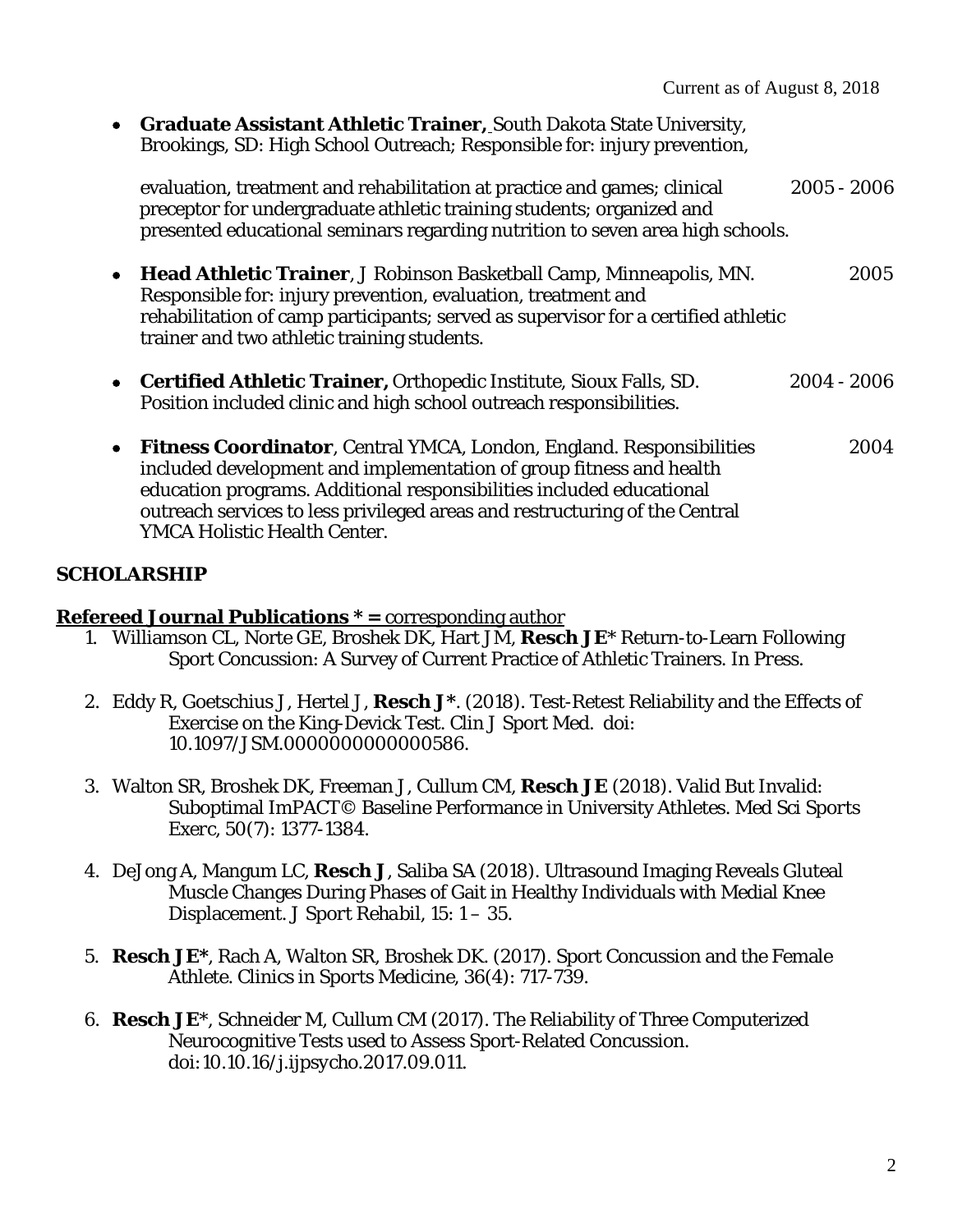- 7. Weiss A, Glaviano NR, Resch J, Saliba S. (2017). Reliability of a Novel Approach For Quadriceps Motor Point Assessment. *Muscle & Nerve, doi: 10.1002/mus.25728.*
- 8. Schurr SA, Marshall, AN, **Resch JE,** Saliba SA (2017). Two-dimensional Video Analysis is Comparable to 3D Motion Capture in Lower Extremity Movement Assessment. *International Journal of Sports Physical Therapy, 12(2)*: pp. 163-172.
- 9. Lee HR, **Resch JE,** Han TK, Miles JD, & Ferrara MS (2016) Sport-Related Concussion Knowledge and Occurrence: A Survey of High School and College Athletes in South Korea. *International Journal of Athletic Therapy and Training,*   $21(2)$ : pp. 53 – 60.
- 10. Diduch BK, Hudson K, **Resch JE**, Shen F, Broshek DK, Brady W, Cole S, Courson R, Castens T, Shimer A, Miller M.D. (2016). Head Injury in the High School Athlete. *Journal of Bone and Joint Surgery*, *4(*3*)*: pp. 1 – 12.
- 11. Ferrara MS, Cooper EB, Casa D.J., Powell J, Broglio SP, **Resch JE**, Courson R. (2016). Exertional Heat Illness in American Football: When Is the Greatest Risk? *Journal of Athletic Training*, *51(*8*)*: pp. 593-600.
- 12. **Resch JE**\*, Brown CN, Schmidt J, Macciocchi SN, Blueitt D, Cullum CM, Ferrara MS (2016). The Sensitivity and Specificity of Clinical Measures of Sport Concussion: Three Tests Are Better Than One. *British Medical Journal Open Sport & Exercise Medicine*, *2(*1*):*e000012.
- 13. **Resch JE**\*, Brown CN, Macciocchi SN, Cullum CM, Blueitt D, Ferrara MS (2015). A Preliminary Formula to Predict Symptom Resolution for College Athletes Diagnosed with Sport Concussion. Journal of Athletic Training, *50(*12*):* 1292-1298.
- 14. **Resch JE**\*, Kutcher JS (2015). The Acute Management of Sport Concussion in Pediatric Athletes. *J Child Neurology, 30(*12*):* 1686-94.
- 15. **Resch JE**\*, McCrea MA, Cullum CM (2013) Computerized Neurocognitive Testing in the Management of Sport Related Concussion: An Update, *Neuropsychology Review, 23:*   $335 - 349.$
- 16. **Resch JE\***, Brown CN, Macciocchi SN, Walpert K, Ferrara MS (2013). The Influence of Mood State on the ImPACT. *Athletic Training and Sport Health Care, Athletic Training and Sport Health care, 5(6):* 272-281.
- 17. **Resch JE\***, Brown CN, Macciocchi SN, Walpert K, Ferrara MS (2013). The Equivalence of Alternate Forms of the ImPACT, *Clinical Neuropsychologist, 27(8):* 1265 – 1280.
- 18. **Resch JE\***, Brown CN, Macciocchi SN, Walpert K, Baumgartner TA, Ferrara MS (2013). ImPACT Test-Retest Reliability: Reliably Unreliable? *Journal of Athletic Training, 48(4):* 506-511.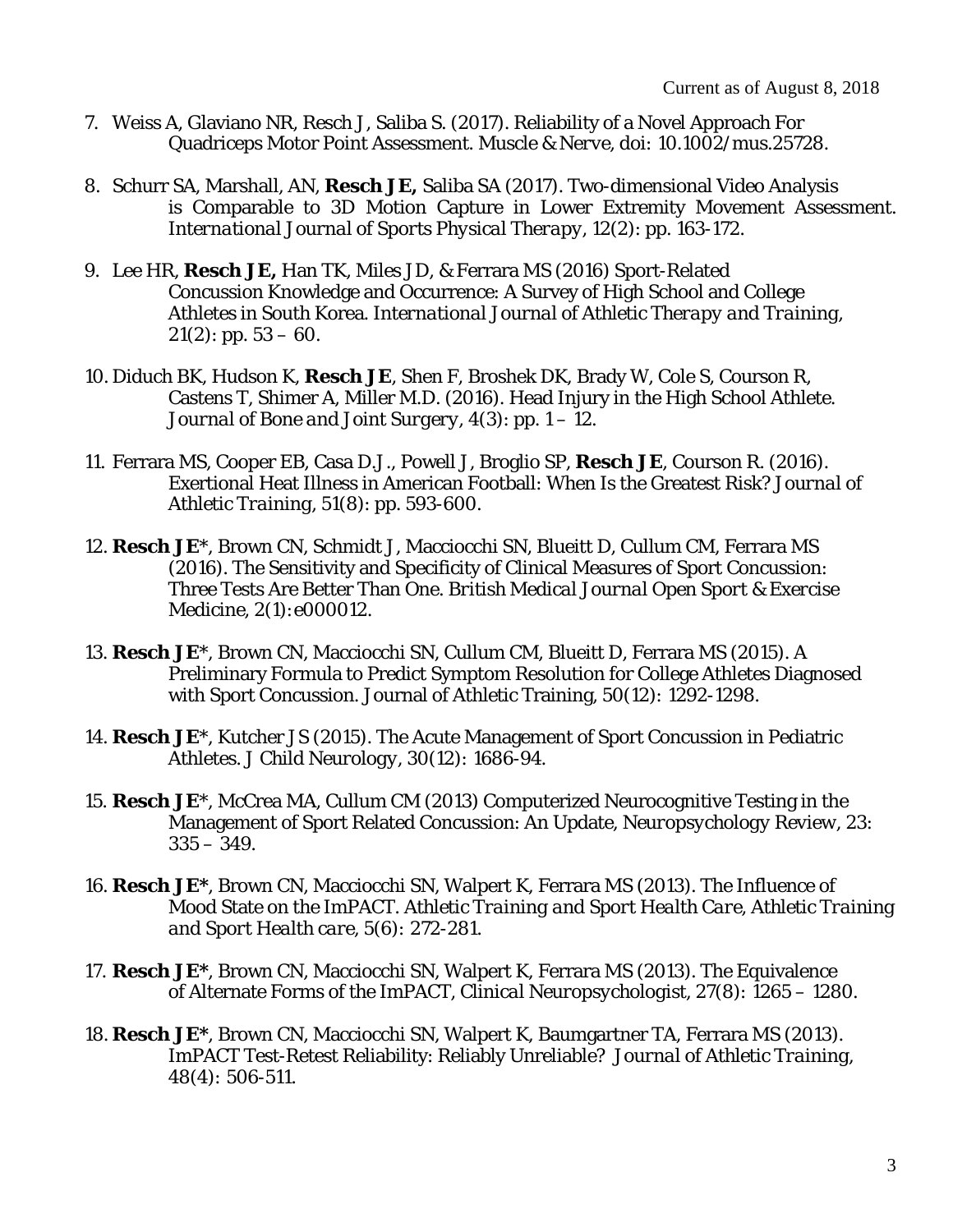19. **Resch JE\***, May B, Tomporowski P, Ferrara MS (2011). Balance Performance with a Cognitive Task: A Continuation of the Dual-Task Testing Paradigm. *Journal of Athletic Training, 2011;46(2)*: 170-175*.* 

#### **Manuscripts in Review** \* = *corresponding author*

- 1. Esianor BI, Cullum CM, Blueitt D, **Resch JE**\*The Influence of Caffeine on ImPACT Performance. *In Review.*
- 2. Donahue CC, Marshall AN, Eddy R.M., Feng X, Saliba SA, **Resch JE**\*. The Reliability and Concurrent Validity of the kBESS. *In Review.*
- 3. Hontz SA, Glaviano NR, Saliba SA, Broshek DK, **Resch JE**\* The Influence of Concussion History on Depression, Anxiety in Collegiate Athletes. *In Review.*
- 4. Walton SR, Broshek DK, Freeman JR, Meyer JP, **Resch JE** Are Institutionally-based ImPACT tests different than manufacturer provided-normative values. *In Review.*

## **Manuscripts In Preparation**

- 1. Resch JE\*, Warren WS, Ray C, Ricard M. The Reliability of Three Computerized Measures of Balance used to Assess Sport-Related Concussion. *In Preparation.*
- 2. Morris V, Trowbridge C, **Resch JE**\*The Reliability of the SCAT 3. *In Preparation.*
- 3. Azmar R, Schurbet C, **Resch JE**\* The Sensory Organization Test: An Investigation of Reliability and Sources of Error. *In Preparation*.

# **Refereed Abstracts**

- 1. **Resch JE,** Walton SR, Erdman NK, Broshek DK. (2018). The Cumulative Effect of Mild Traumatic Brain Injury on ImPACT© Performance in Collegiate Athletes. Military Health System Research Symposium, Kissimmee, FL.
- 2. Walton SR, Bernitt CJ, Daniell B, Malin SK, **Resch JE.** (2018). Resting Metabolic Rate following Sport Concussion: A Preliminary Analysis. American Academy of Neurology Sport Concussion Conference. Indianapolis, IN.
- 3. Erdman NK, Walton SR, Eith J, Schutzer J, Leitch L, Norte S, Cullum CM, **Resch JE.** (2018). The Stability of ImPACT™ Baseline Test Performance Over a 3-Year Period in High School Athletes. American Academy of Neurology Sport Concussion Conference. Indianapolis, IN.
- 4. Daniell B, Walton SR, Malin SK, Higgins MJ, **Resch JE**. (2018). An Investigation of the Effects of Concussion on Metabolism and Caloric Intake. National Athletic Trainers' Association Clinical Symposia and AT Expo. New Orleans, LA.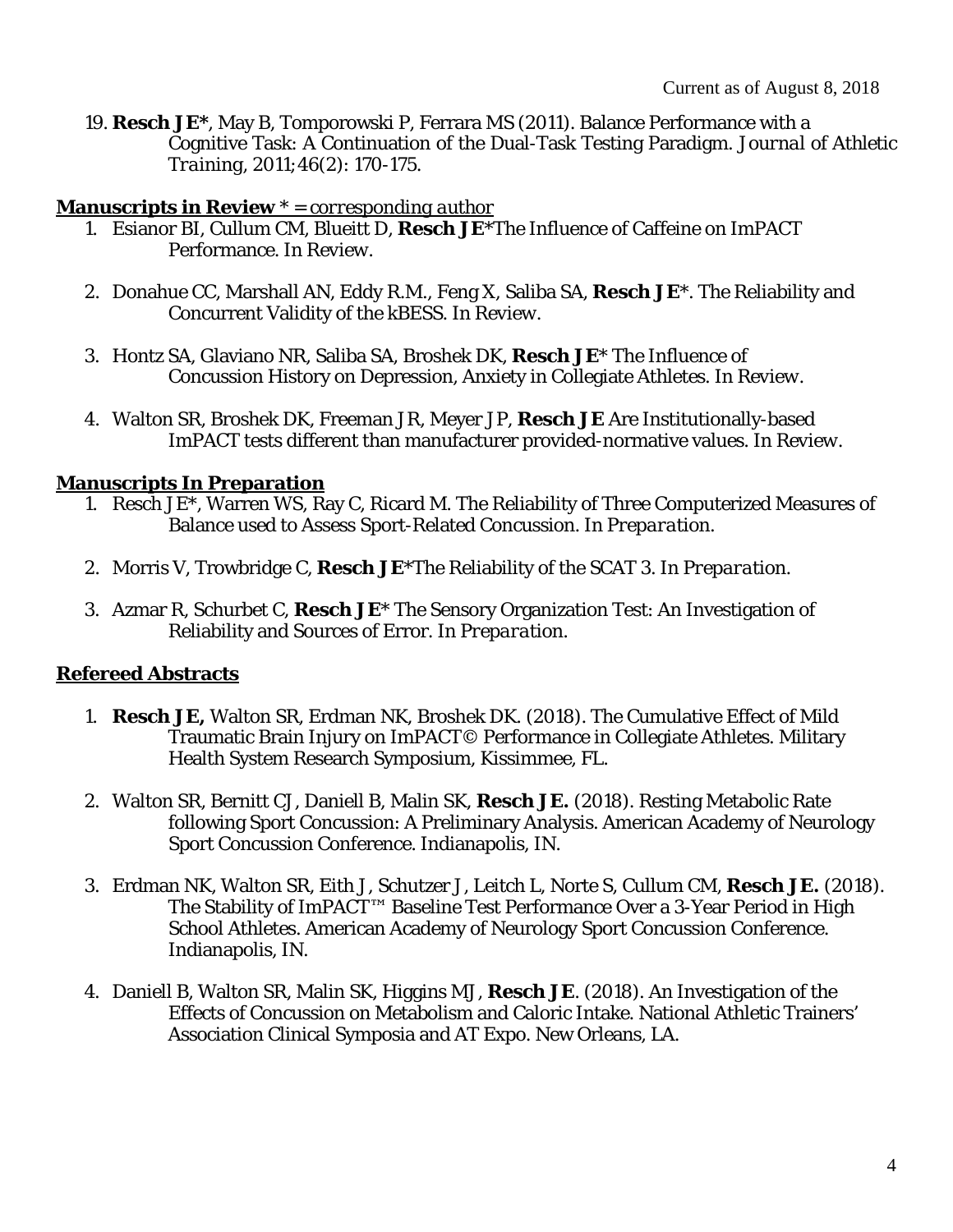- 5. Funk CD, Fraser JJ, **Resch JE,** Hertel J. (2018). Sensorimotor Deficits in Distance Runners with Medial Plantar Pain. National Athletic Trainers' Association Clinical Symposia and AT Expo. New Orleans, LA.
- 6. Walton SR, Broshek DK, Goodkin HP, Broglio SP, **Resch JE**. (2018). Effects of Gender and Sports- Related Concussion History on Self-Reported Baseline Measures of Health-Related Quality of Life and Symptomology. National Athletic Trainers' Association Clinical Symposia and AT Expo. New Orleans, LA.
- 7. Lempke LB, Fraser JJ, Erdman N, Barone NA, Saliba SA, **Resch JE.** The Effects of Cryotherapy on Cortical Hemodynamics and Cognitive Performance in Healthy Participants. National Athletic Trainers' Association Clinical Symposia and AT Expo. New Orleans, LA.
- 8. Walton SR, Broshek DK, Goodkin HP, Broglio SP, **Resch JE.** The Effects of Sex and Concussion History on Health-Related Quality of Life and Symptomology. Canadian Athletic Therapists' Association. Quebec City, CA.
- 9. Walton SR, Broshek DK, Freeman JR, Rach AM, Erdman NK, **Resch JE.** Predictors of High and Low Baseline ImPACT™ Performance. Sport Neuropsychology Society Concussion Symposium. Washington, D.C.
- 10. Rach AM, Walton SR, Broshek DK, **Resch JE.** (2018). What Does Age Have to Do with It? Investigating the Influence of Age on ImPACT™ Subtests. Sport Neuropsychology Society Concussion Symposium. Washington, D.C.
- 11. Erdman NK, Walton SR, Broshek DK, **Resch JE.** (2018). The Influence of Sleep Duration on the Baseline ImPACT™ Assessment of High School Athletes. Sport Neuropsychology Society Concussion Symposium. Washington, D.C.
- 12. DeJong A, Mangum LC, **Resch JE,** Saliba S. (2018). Ultrasound Imaging Reveals Gluteal Muscle Changes During Gait in Healthy Individuals With Medial Knee Displacement. National Athletic Trainers' Association Clinical Symposia and AT Expo. New Orleans, LA.
- 13. Bernitt C.J., Hoffman K, Goetschius J, Walton SR, Hart JM, Malin S, Saliba SA, **Resch JE**. (2017). The Effects of Concussion on Energy Expenditure in Adolescents. National Athletic Trainers' Association Clinical Symposia and AT Expo. Houston, TX.
- 14. Hontz SA, Glaviano NR, Saliba SA, Broshek DK, **Resch JE.** (2017). Influence of Concussion History on Depression, Anxiety, and Stress in Collegiate Athletes. National Athletic Trainers' Association Clinical Symposia and AT Expo. Houston, TX.
- 15. Walton SR, Broshek DK, Freeman JP, Hertel J, **Resch JE.** (2017). Are Institutionally-Based Normative Values for ImPACT Scores Different Than Manufacturer-Provided Normative Values? National Athletic Trainers' Association Clinical Symposia and AT Expo. Houston, TX.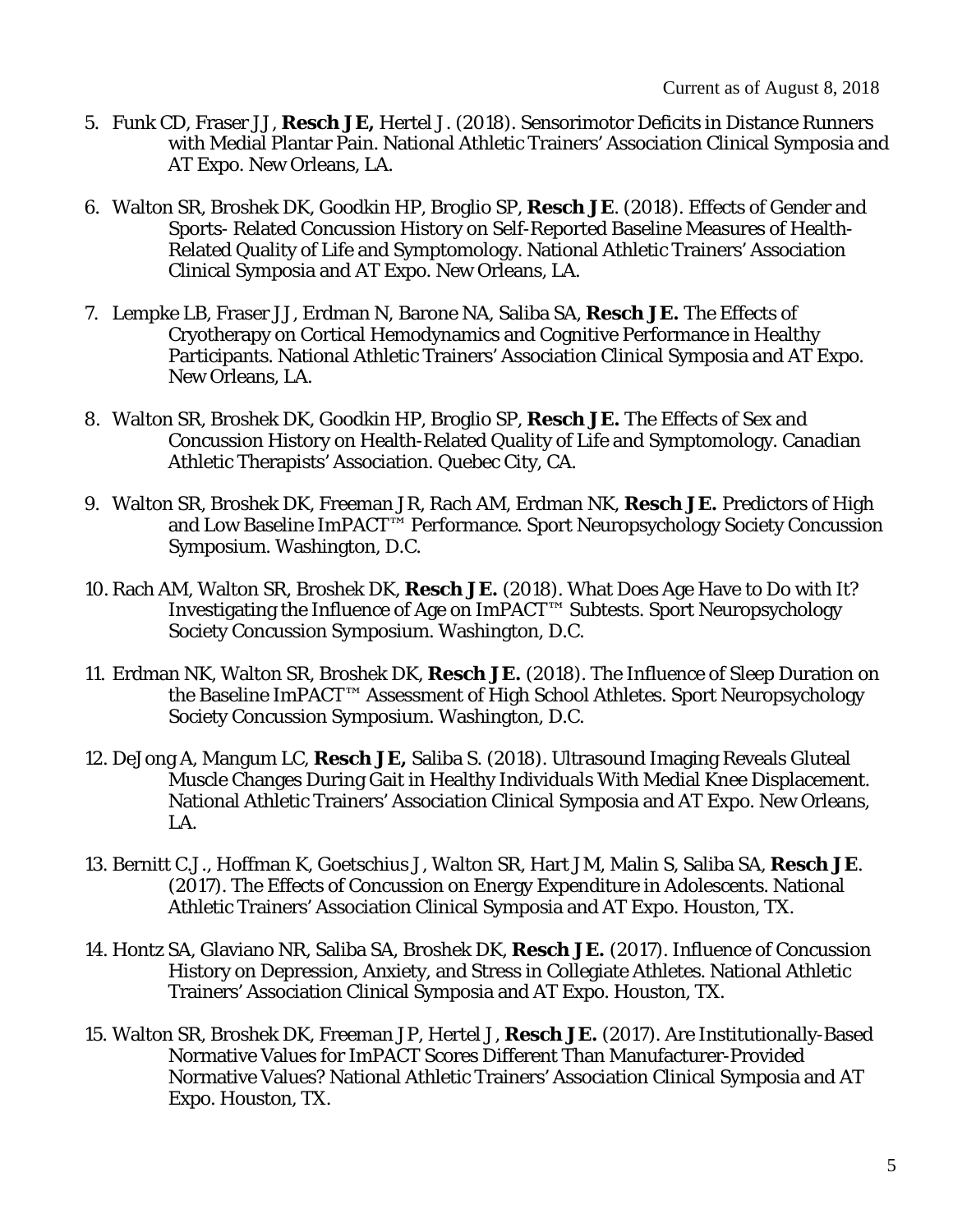- 16. Erdman N, Walton S, Schutzer J, Eith J, Norte S, **Resch JE.** (2017). Test-Retest Reliability of a Computerized Measure of Postural Stability in High School Athletes. National Athletic Trainers' Association Clinical Symposia and AT Expo. Houston, TX.
- 17. Eddy R, Goetschius J, Hertel J, **Resch JE.** (2017). Test-Retest Reliability and the Effects of Exercise on the King-Devick Test. National Athletic Trainers' Association Clinical Symposia and AT Expo. Houston, TX.
- 18. Donahue CC, Marshall AN, Eddy RM, Feng X, Saliba SA, **Resch JE.** (2017). The Reliability and Concurrent Validity of the kBESS. National Athletic Trainers' Association Clinical Symposia and AT Expo. Houston, TX.
- 19. Donner C, Norte GE, **Resch JE**, Hart JM. (2017). Performance Tracking Over a Single Season in Male Collegiate Soccer Athletes. National Athletic Trainers' Association Clinical Symposia and AT Expo. Houston, TX.
- 20.Colapietro M, Fraser JJ, **Resch JE,** Hertel J. (2017). Running Mechanics During 1600-Meter Track Run in Young Adults With and Without Chronic Ankle Instability. National Athletic Trainers' Association Clinical Symposia and AT Expo. Houston, TX.
- 21. Hollis C, Koldenhoven RM, Resch JE, Hertel J. (2017). Gait Mechanics as Measured by a Wearable Sensor While Running at Two Speeds on Different Surfaces. National Athletic Trainers' Association Clinical Symposia and AT Expo. Houston, TX.
- 22.Resch JE, Walton SR, Freeman JR, Broshek DK (2016). The Sport Concussion Baseline Assessment: An Investigation of Sex and Sport Differences. 5th International Consensus Conference on Concussion In Sport. Berlin, Germany.
- 23.Walton SR, Broshek DK, Freeman JR, Cullum CM, **Resch JE.** Valid But Invalid: Suboptimal ImPACT Baseline Performance in University Athletes. 5<sup>th</sup> International Consensus Conference on Concussion in Sport. Berlin, Germany.
- 24.Azmar R, Shurbet C, Resch JE (2016) The Sensory Organization Test: Does Testing Order Influence Reliability? National Athletic Trainers' Association Clinical Symposia and AT Expo. Baltimore, MD.
- 25.Walton SR, Broshek DK, Freeman JR, Cullum CM, **Resch JE** (2016). Valid but Invalid: Suboptimal ImPACT Baseline Performance in College Athletes. National Athletic Trainers' Association Clinical Symposia and AT Expo. Baltimore, MD*.*
- 26.Combs PR, Glaviano NR, Broshek DK, Saliba SA, **Resch JE** (2016). Influence of Prior History of Sport Concussion on Mood State and Depressive Symptoms in Adolescent Athletes. National Athletic Trainers' Association Clinical Symposia and AT Expo. Baltimore, MD.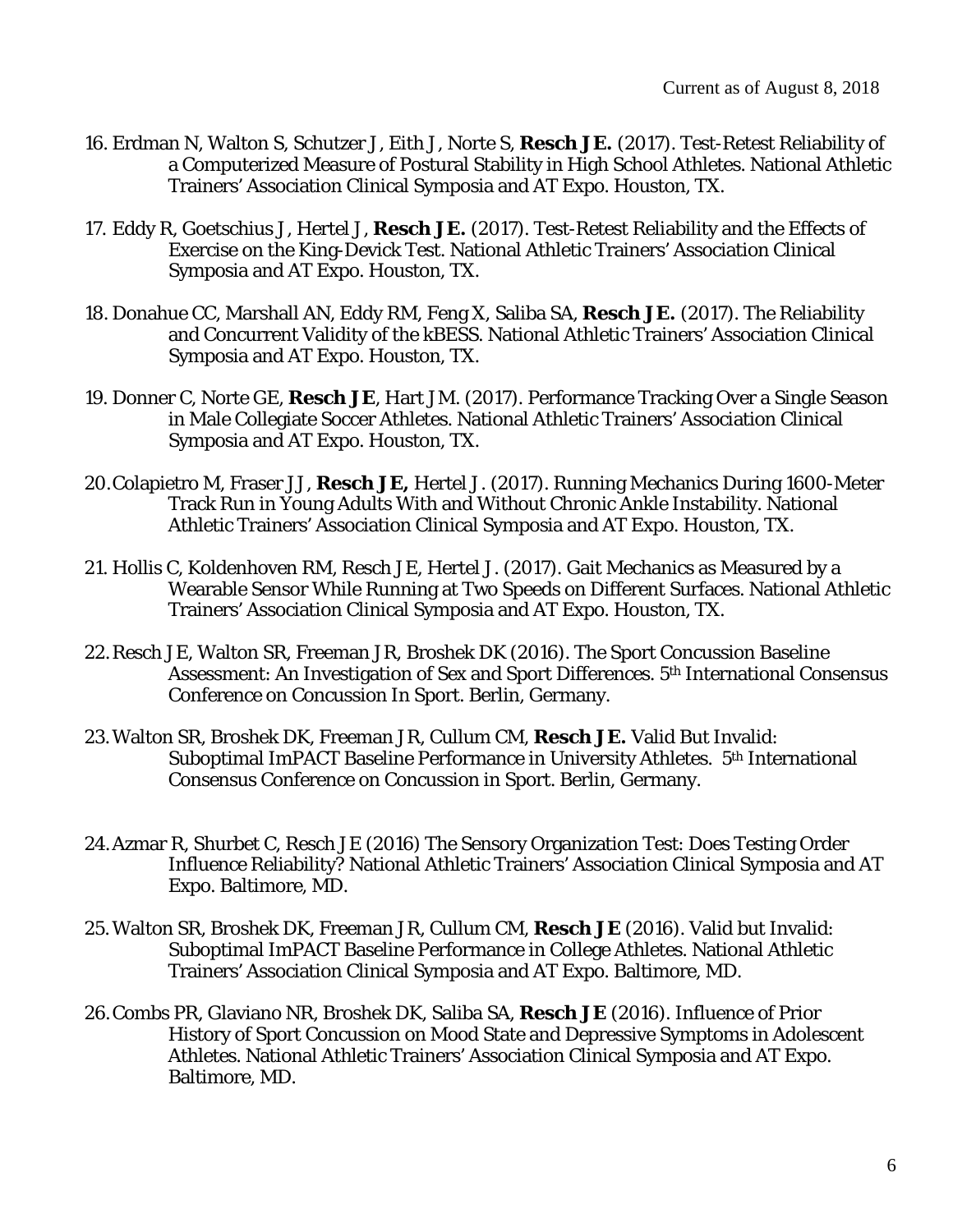- 27. Saliba SA, Glaviano NR, Weiss A, **Resch JE** (2016). The Reliability of Detecting Quadriceps Motor Points. National Athletic Trainers' Association Clinical Symposia and AT Expo. Baltimore, MD.
- 28.Williamson C, Norte GE, Hart JM, Broshek DK, **Resch JE** (2016). Return-to-Learn Following Sport Concussion: A Survey of Current Practice of Athletic Trainers. National Athletic Trainers' Association Clinical Symposia and AT Expo. Baltimore, MD.
- 29.Stern AN, Schurr SA, **Resch JE,** Saliba SA (2016). Relationship Between Single Leg Squat Scoring System and Lower Extremity Kinematics. National Athletic Trainers' Association Clinical Symposia and AT Expo. Baltimore, MD.
- 30.Schurr SA, Stern AN, **Resch JE,** Saliba SA (2016). Relationship Between 2D and 3D Video Analyses of a Single Leg Squat in a Healthy Population. National Athletic Trainers' Association Clinical Symposia and AT Expo. Baltimore, MD.
- 31. Shurbet C, Azmar R, **Resch JE** (2016). The Influence of Mood on the Sensory Organization Test. National Athletic Trainers' Association Clinical Symposia and AT Expo. Baltimore, MD.
- 32.Dailey A, Goetschius J, **Resch JE**, Hart JM (2016). Isometric Quadriceps Strength and Response to Prolonged Patellar Tendon Vibration: A Reliability Study. National Athletic Trainers' Association Clinical Symposia and AT Expo. Baltimore, MD.
- 33.Wojtowicz M, Iverson G, **Resch JE**, Schatz P, Rayford M, Maxwell B, Zafonte R, Berkner P. (2015). Factors Associated with Invalid Scores on Baseline Neurocognitive Testing in Athletes. National Academy of Neuropsychology, Austin, TX.
- 34.Esianor BI, **Resch JE** (2015). Investigating Potential Differences in ImPACT and Sensory Organization Test Baseline Performance in NCAA Sports. American Medical Association Research Symposium, Atlanta, GA.
- 35.Morris V, Trowbridge CA, **Resch JE** (2015) The Test-Retest Reliability of the SCAT3. National Athletic Trainers' Association Clinical Symposia and AT Expo. Baltimore, MD.
- 36.Gomez B, **Resch JE**, Silver CS, Cullum CM (2015) ImPACT Performance of High School Athletes with ADHD. *National Academy of Neuropsychology, Austin, TX*.
- 37. Lee HR, **Resch JE,** Ferrara MS (2014). Comparison of two different administration methods for concussion baseline assessment in collegiate student-athletes. National Athletic Trainers' Association Clinical Symposia and AT Expo. St. Louis, MO.
- 38.Esianor BI, Cullum CM, Blueitt D, **Resch JE** (2013) The Effect of Caffeine on ImPACT Performance. National Athletic Trainers' Association Clinical Symposia and AT Expo. Las Vegas, NV.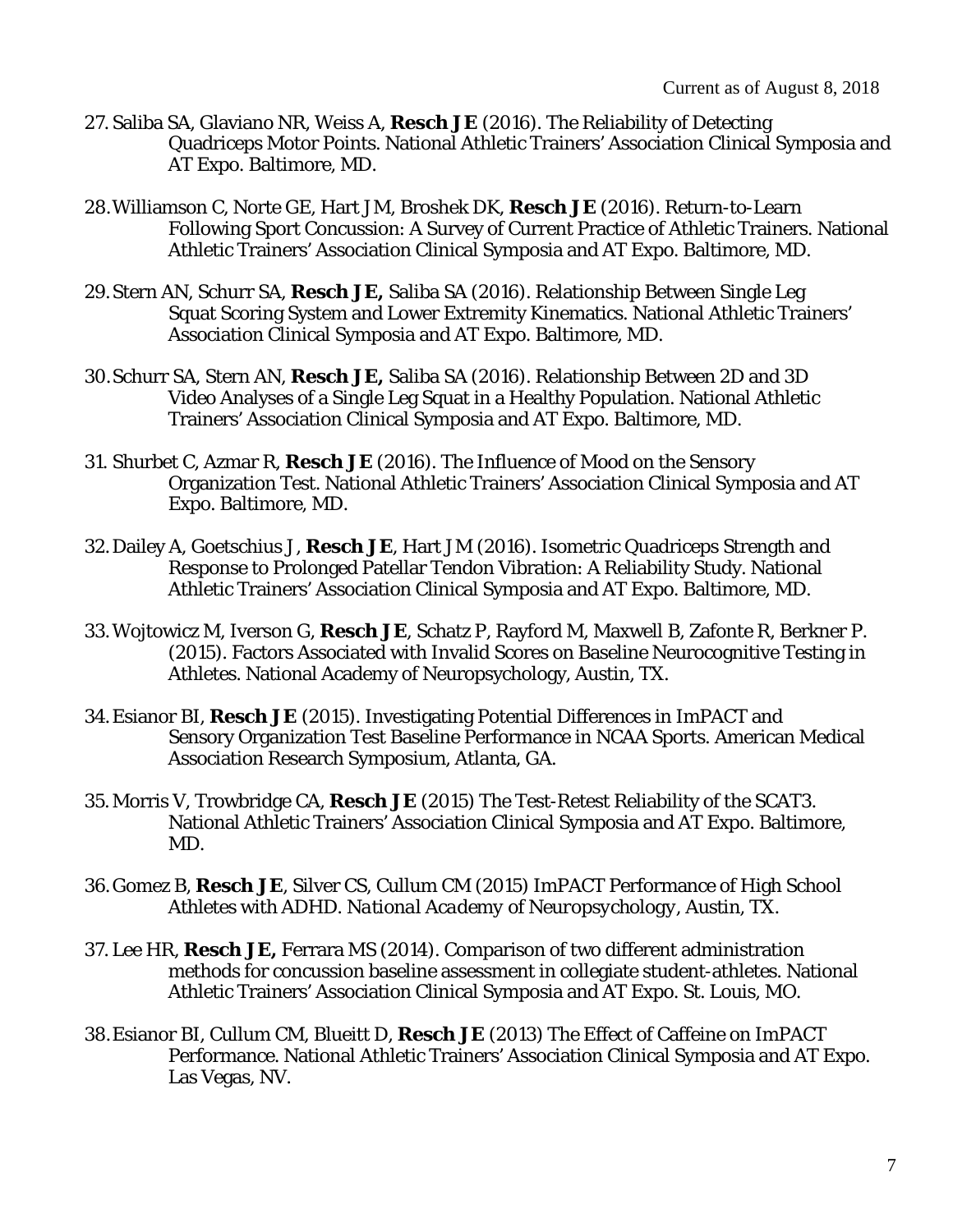- 39.Resch JE, Brown CN, Baumgartner TA, Walpert K, Macciocchi SN, Ferrara MS (2013) The Influence of Mood State on ImPACT Baseline Test Performance. National Athletic Trainers' Association Clinical Symposia and AT Expo. Las Vegas, NV.
- 40.Resch JE, Macciocchi SN, Ferrara MS (2012) Equivalence of Alternate Forms of a Computerized Neuropsychological Test. National Athletic Trainers' Association Clinical Symposia and AT Expo. St. Louis, MO.
- 41. Fincher AL, **Resch JE**, Trowbridge C, Krawietz P. (2012) Students' Perceptions of an Integrated Standardized Patient Program. National Athletic Trainers' Association Clinical Symposia and AT Expo. St. Louis, MO.
- 42.Resch JE, Brown CN, Baumgartner TA, Walpert K., Macchiocchi SN, Ferrara MS (2011) Reliability of a computerized neuropsychological test. National Athletic Trainers' Association Clinical Symposia and AT Expo. New Orleans, LA.
- 43.Resch JE, Lee HR, Brown CN, Baumgartner TA, Olejnik S, Walpert K, Macciocchi SN, Ferrara MS (2010). Predictors of symptom resolution following sport-related concussion. National Athletic Trainers' Association Clinical Symposia and AT Expo. Philadelphia, PA.
- 44.Piland SG, Byon K.K., Ferrara MS, Lee HR, **Resch JE**, Gould, TE. (2010). Corroborative factorial evidence for responses to a self-report concussion symptom scale. National Athletic Trainers' Association Clinical Symposia and AT Expo. Philadelphia, PA.
- 45.**Resch JE**, Lee HR, Olejnik S, Ferrara M.F., Brown CN (2009) Sensitivity and specificity of The ImPACT Test Battery for concussion in collegiate athletes. National Athletic Trainers' Association Clinical Symposia and AT Expo. San Antonio, TX.
- 46.**Resch JE**, May B, Tomporowski P, Ferrara M. (2008) Balance Performance with a Cognitive Task: A Continuation of the Dual-Task Testing Paradigm. National Athletic Trainers' Association Clinical Symposia and AT Expo. St. Louis, MO.
- 47. **Resch J**, Keeler K, Brown C, Cooper E, Ferrara MS. (2007). Relationship between weather station data and heat stress/thermal environmental monitors. *Nominee for Doctoral Abstract Award* National Athletic Trainers' Association Clinical Symposia and AT Expo. Anaheim, CA.

# **Non-refereed Publications**

1. Resch J. (2004). Get a move on. *Positive Nation, 101. world wide web:http://www.positivenation.co.uk/issue101/features/feature2/feature2.htm*

# **Textbook Chapters**

1. Resch J. Head Injuries. (2012): Head Injuries. In Athletic Training and Sports Medicine: An Integrated Approach. 5th ed. Starkey C. & Johnson G. (Ed). Jones & Bartlett, 2012.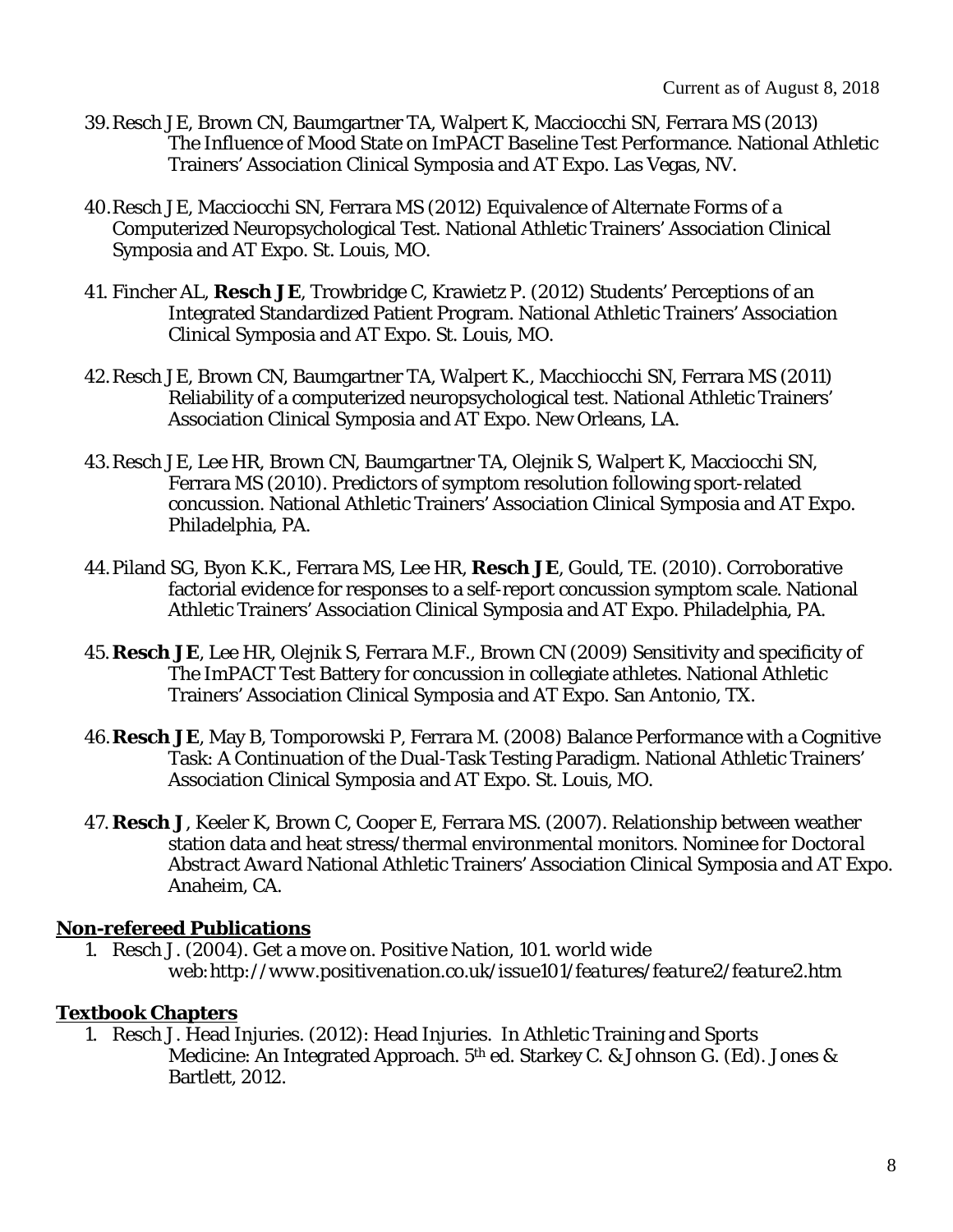## **Invited Presentations**

- 1. Resch JE, Schmidt J, Piland S, Broshek DK. *Invited Speaker.* Great Debates in Sport Concussion. National Athletic Trainers' Association Clinical Symposia and AT Expo, New Orleans, LA.
- 2. Resch JE. *Invited Speaker.* Concussion Management: A Multidisciplinary & Interdisciplinary Approach. Texas Health Resources Trauma Conference, Fort Worth, TX, April, 2018.
- 3. Resch JE *Invited Speaker.* Is sport concussion related to musculoskeletal injury? World Federation of Athletic Training and Therapy World Congress, Madrid, Spain, October 2017.
- 4. Resch JE, Santo A. *Invited Speaker.* "Head/Spine Best Practices Forum: Computerized Neurocognitive Testing. National Athletic Trainers' Association Clinical Symposia and AT Expo. June 2017.
- 5. Resch JE. *Invited Speaker.* "Evidence-Based Approach to Concussion Management." Canadian Athletic Therapists Association, June, 2017.
- 6. Resch JE. *Invited Speaker.* "Advancements in Diagnostic & Management Practices." Mid-Atlantic Athletic Training Annual Clinical Symposia, Virginia Beach, April 2017.
- 7. Resch JE. *Invited Speaker. "*Signal and the Noise: Concussion Management." UVa Art and Science of Medicine Conference, Charlottesville, VA, June, 2017.
- 8. Resch JE. *Invited Speaker. "*Advancements in Diagnostic Measures of Sport Concussion." UVa Art and Science of Medicine Conference, Charlottesville, VA, June, 2016.
- 9. Resch JE. *Invited Speaker. "*Computerized Neurocognitive Testing: An Update." Mid-Atlantic Athletic Training Annual Clinical Symposia, Virginia Beach, April 2016.
- 10. Resch JE. *Invited Speaker: "*Building an Evidence Based Concussion Management Protocol." Fairfax County Public Schools Annual Meeting, Falls Church, VA, March, 2016.
- 11. Resch JE. *Invited Speaker. "*Building an Evidence Based Concussion Management Program." Mid-Atlantic Athletic Training Annual Clinical Symposia, Virginia Beach, April 2016.
- 12. Resch JE. *Invited Speaker. "*The Acute Management of Sport Concussion." Sport Neuropsychology Society Annual Meeting, Houston, TX April 2016.
- 13. Resch JE. *Invited Speaker. "*Vision, Vestibular and Sleep Disorder Skills in Concussion." American Academy of Neurology Annual Meeting, Vancouver, B.C., April 2016.
- 14. Resch JE. *Invited Speaker. (Keynote). "*Building an Evidence-Based Concussion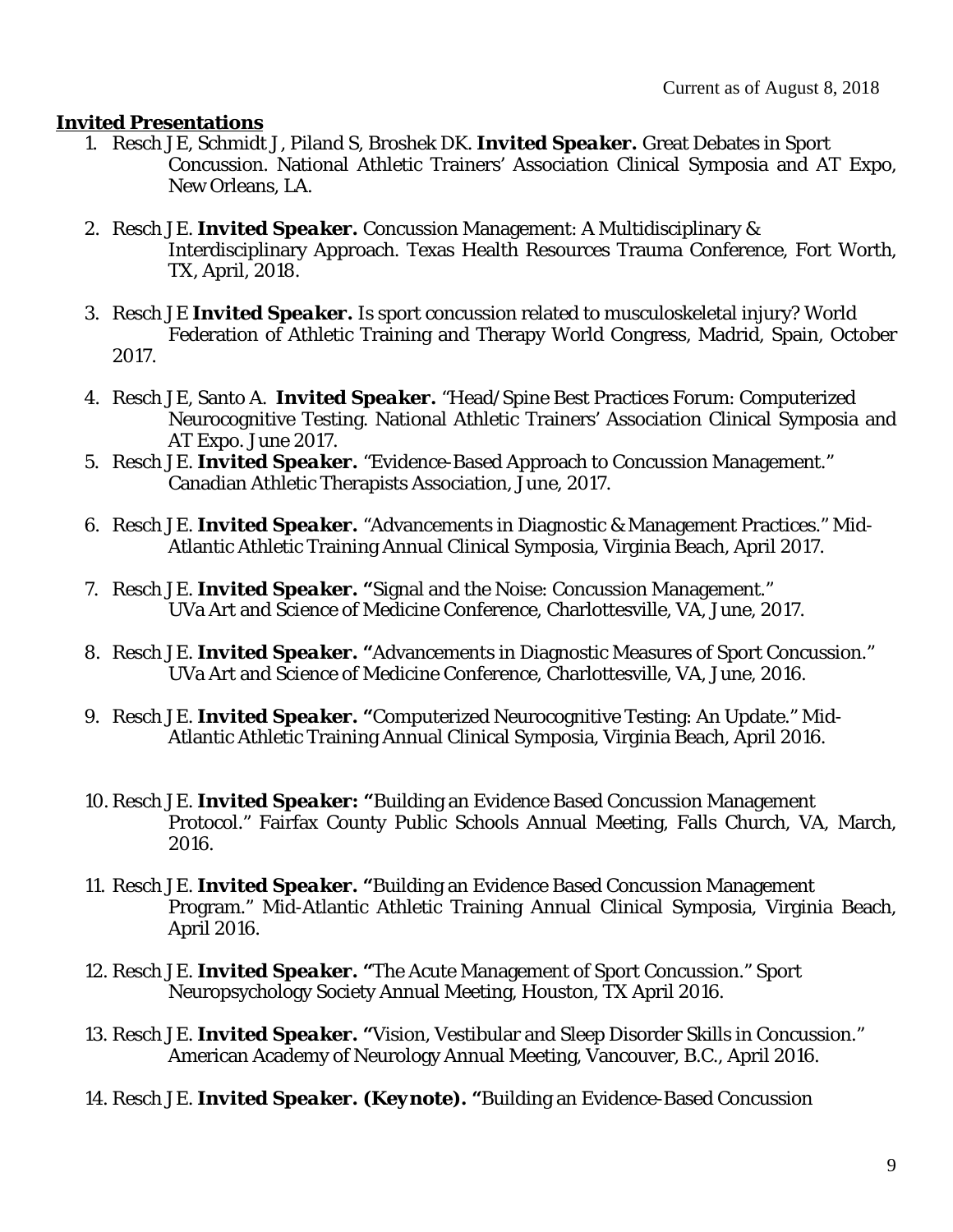Management Program." North Carolina Athletic Trainers' Association Spring Symposia, Wrightsville Beach, NC, March 2016.

- 15. Resch JE. *Invited Speaker (Keynote). "*Computerized Neurocognitive Tests: Evidence Based Considerations for the Athletic Trainer." North Carolina Athletic Trainers' Association Spring Symposia, Wrightsville Beach, NC, March 2016.
- 16. Resch JE. *Invited Speaker***. "**Building an Evidence-Based Concussion Management Program." Virginia Athletic Trainers' Association Clinical Symposia, Williamsburg, VA, January 2016.
- 17. Resch JE. *Invited Speaker***. "**Computerized Neurocognitive Tests: Evidence Based Considerations for the Athletic Trainer." Virginia Athletic Trainers' Association Clinical Symposia, Williamsburg, VA, January 2016.
- 18. Resch JE. *Invited Speaker***. "**Building an Evidence-Based Concussion Management Program." Virginia Athletic Trainers' Association Clinical Symposia, Williamsburg, VA, January 2016.
- 19. Resch JE. *Invited Speaker***. "**Building an Evidence-Based Concussion Management Program." Fredericksburg Regional Sports Medicine Symposium, Fredericksburg, VA, December 2015.
- 20.Resch JE. *Invited Speaker. "*Building an Evidence Based Concussion Management Program." UVa Art and Science of Medicine Conference, Charlottesville, VA, June, 2015.
- 21. Resch JE, Heinan K. *Invited Speaker. "*Sport Concussion: Recognition and Management." Charlottesville High School, November, 2015.
- 22.Resch JE. *Invited Speaker. "*Sport Concussion: Recognition and Management." St. Anne's Belfield School, October, 2015.
- 23.Resch JE. *Invited Speaker***. "**Tools and Technologies for Concussion Management." American Academy of Neurology Sport Concussion Conference, Denver, CO, July 2015.
- 24.Broshek DK, Jaffee M, **Resch JE.** *Invited Speaker.* **"**Designing a Concussion Monitoring Program." American Academy of Neurology Skills Pavillion, Washington D.C., April 2015.
- 25.Resch JE. *Invited Speaker.* **"**Evidence Based Implementation of Postural Stability to Assess Sport Concussion." NATUS eSeminar, Webinar, February 2015.
- 26.Resch JE. *Invited Speaker***. "**Developments if Computerized Neurocognitive Testing: Considerations for the Athletic Trainer." Southeast Athletic Trainers' Association Annual Meeting and Clinical Symposia, Atlanta, GA, March 2014.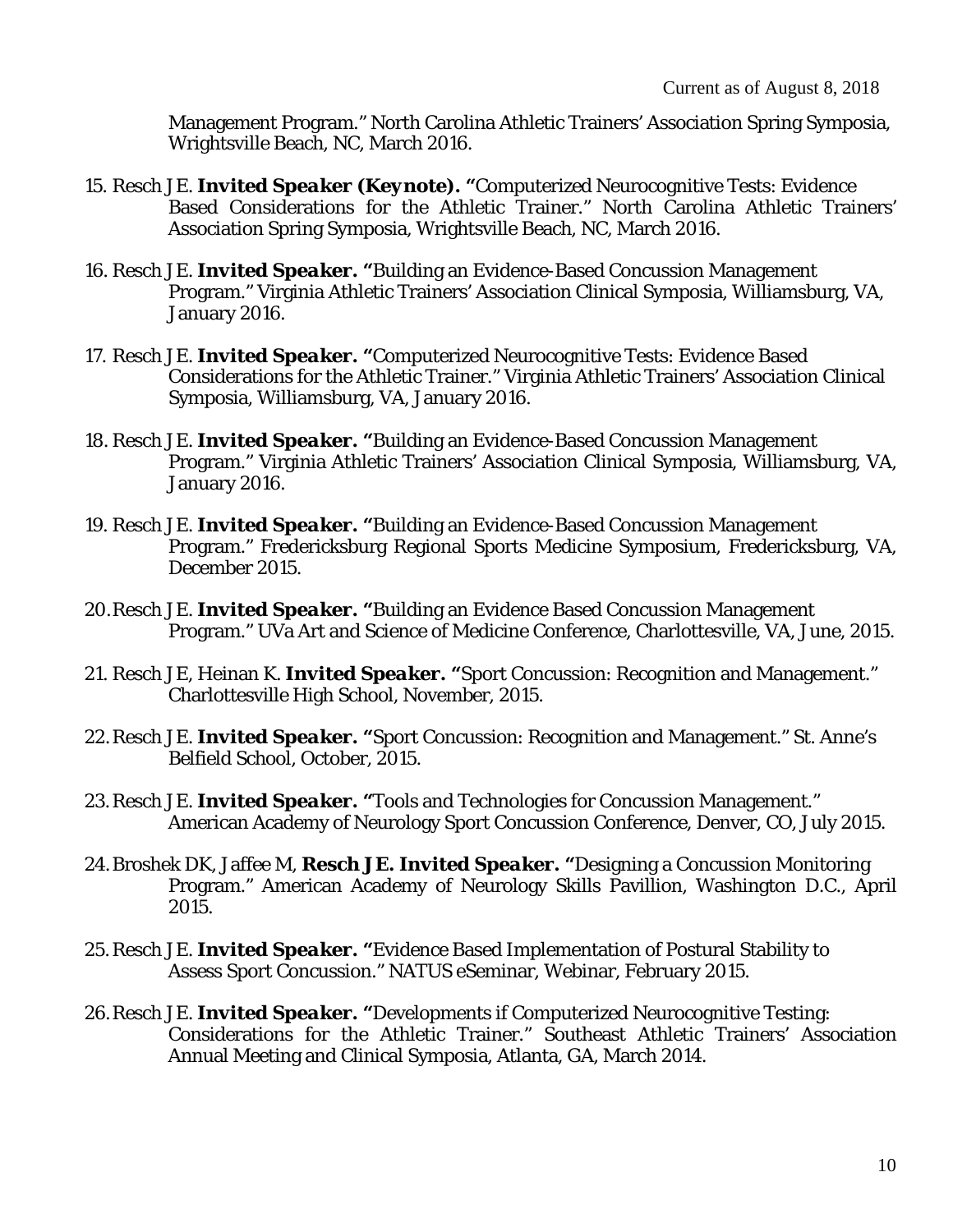- 27. Resch JE. Broshek DK, *Invited Speaker. "*Sport Concussion: Recognition and Management." Charlottesville High School, October, 2014.
- 28.Resch JE. *Invited Speaker***. "**Investigating the Incorporation of Balance in the Military Setting." National Intrepid Center of Excellence, Washington, D.C., October 2013.
- 29.Resch JE. *Invited Speaker. "*Psychometric Properties of Computerized Neuropsychological Tests." UT Arlington Concussion Summit. Arlington, TX, April, 2013.
- 30.Resch JE. *Invited Speaker.* **"**Clinical Scenarios and Acute Assessment and Management of Sport Concussion." Concussion Symposium of West Texas, El Paso, TX, August 2013.
- 31. Resch JE. *Invited Speaker***. "**Testing the Test: Building an Evidence Based Sport Management Protocol." National Athletic Trainers' Association Annual Meeting and Clinical Symposia, Las Vegas, NV, June 2013.
- 32.Resch JE. *Invited Speaker. "*Concussion Evaluation Tools: Sideline to Clinic." Dallas-Fort Worth Sports Medicine Symposium. Arlington, TX, April 2013.
- 33.Resch JE. *Invited Speaker. "*Testing the Test: An Evaluation of Computerized Neurocognitive Tests." Pearson Safeguarding Student Athletes Webinar Series, February 2013.
- 34.Resch JE. *Invited Speaker. "*Understanding the Athlete's Heart: A Dissection." Southwest Athletic Trainers' Association Competency Workshop, January 2013.
- 35. Resch JE. *Invited Speaker. "*Assessing Sport-Related Concussion in Young and Adult Athletes." Gladiators in the 21st Century, Thomas Jefferson School of Law, San Diego, CA, November, 2012.
- 36.Leverenz L, Ferrara MS, **Resch J.** *Invited Speaker***. "**Sport-related Concussion Management: From the Field to the Laboratory." International Convention on Science Education and Medicine in sport (Pre-Olympic Congress) Glasgow, UK, July 2012.
- 37. Resch JE. *Invited Speaker***. "**Sport-Related Concussion." Southwest Athletic Trainers' Association Annual Meeting and Clinical Symposia. Addison, TX, July 2012
- 38.Resch JE. *Invited Speaker.* "Sport Related Concussion." Sunrise Rotary Club, Arlington, TX. May 2012.
- 39.Resch JE. *Invited Speaker.* "Sport Related Concussion." Great Southwest Arlington Rotary Club, Arlington, TX. March 2012.
- 40.Resch JE. *Invited Speaker.* "Psychometric Properties of Clinical Measures of Concussion." UT Arlington Concussion Summit. Arlington, TX, March, 2012.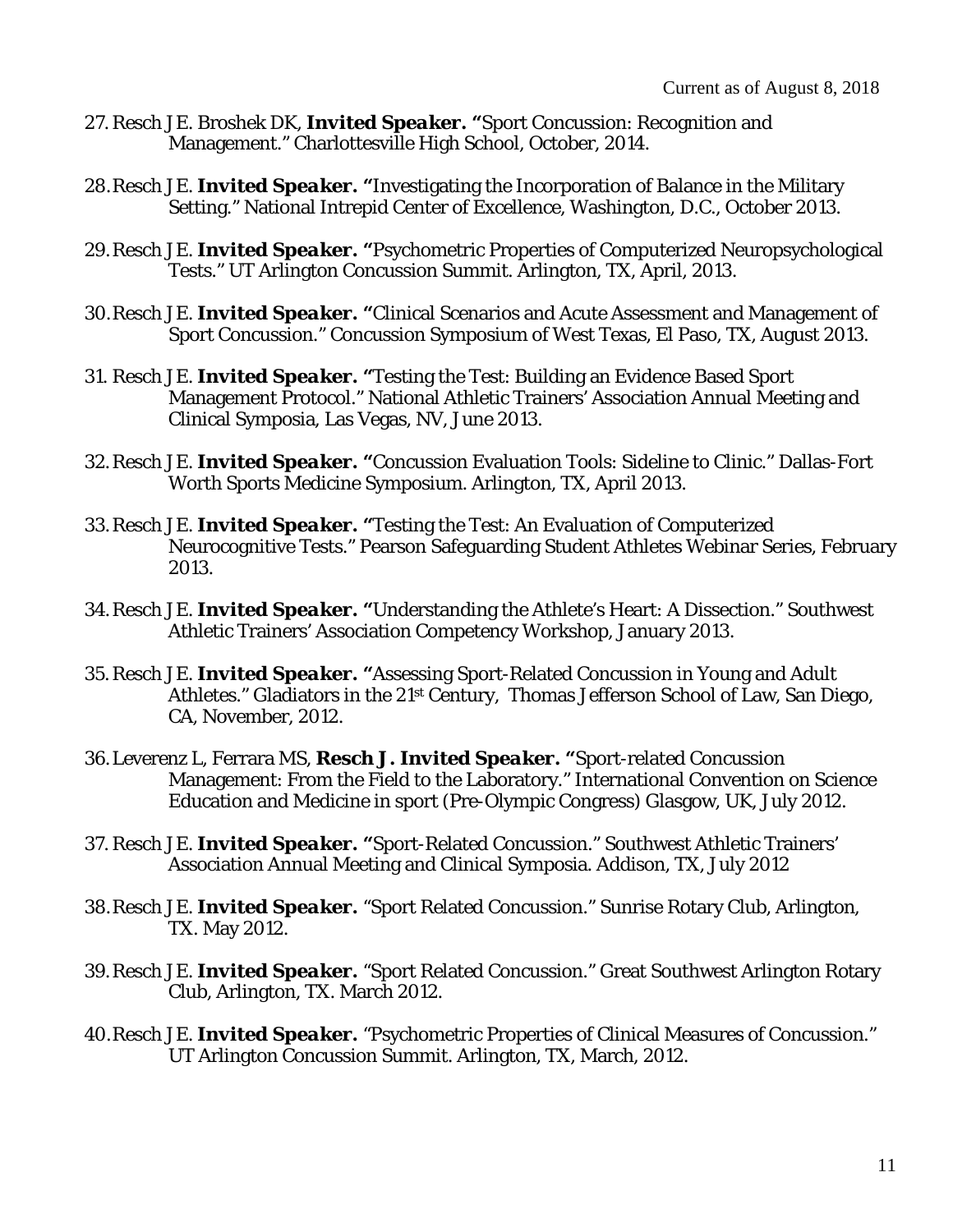- 41. Fincher L, Stuckey D, **Resch JE.** *Invited Speaker***.** Education Update: Teaching the New Acute Care Skills. Houston, TX, July 2011.
- 42.Resch JE. *Invited Speaker.* "Sport-Related Concussion: A Season of Change." UT Arlington Faculty Lecture Series. October, 2011.
- 43.Resch JE. *Invited Speaker*. "Sport Related Concussion." Kiwanis Club of Arlington Southwest, Arlington, TX. June 2011.
- 44.Resch JE, Nowinski C. *Invited Speaker.* "Concussion Clinic." The University of Texas at Arlington, Arlington, TX. February 2011.
- 45.Resch JE. *Invited Speaker. "*Understanding the Anatomy of a Sport-Related Concussion: A Dissection." Southwest Athletic Trainers' Association Competency Workshop, January 2013.
- 46.Towne B, Leverenz L, Zuest G, **Resch JE.** Hemicovich, M., Russell, J. *Invited Speaker***:**  "International Opportunities in Athletic Training: An Update." Philadelphia, PA, June 2010.
- 47. Resch JE, Lee HR, Olejnik S, Ferrara M.F., Brown CN. Sensitivity and Specificity of the ImPACT Test Battery for concussion in collegiate athletes. *Invited Speaker: Nominated best concussion abstract, and presented in the session, "Sport Related Concussion: Are we heading in the right direction?"* San Antonio, Texas, June 2009.
- 48.Resch JE, Ferrara M., Walpert K., Butryn M. *Invited Speaker.* "Stay Ahead of the Game: Sport-Related Concussion Seminar." University of Georgia Sports Medicine Workshop. St. Mary's Hospital, Athens, GA, April 2009.
- 49.Resch JE. *Invited Speaker***.** International Opportunities in Athletic Training. NATA Annual Meeting, St. Louis, MO, June, 2008.
- 50.Resch JE. *Invited Speaker. "*Psychological aspects of an Athlete's Perception of Injury.*"* NATA District 5 annual meeting. Sioux Falls, SD. March, 2003.

#### **Published Media**

- 1. Resch JE. (2012). *City of Fort Worth Sports Injury Task Force: Head, Heat, and Heart*. Fort Worth City Hall, https://www.youtube.com/watch?v=2Mgw7k1\_ccE.
- 2. Guskiewicz K, Broglio SP, Kuehl M, **Resch JE**, Cantu R.C. (2010). *The Concussion Dilemma: Are We Headed in the Right Direction?* Healthy Learning, DVD.

# **SELECTED MEDIA APPEARENCES**

#### **Television and Radio**

1. "ACC Figures Reveal Cost of Concussions in Youth Sport" 3 News, Christchurch, New Zealand, August 4, 2015.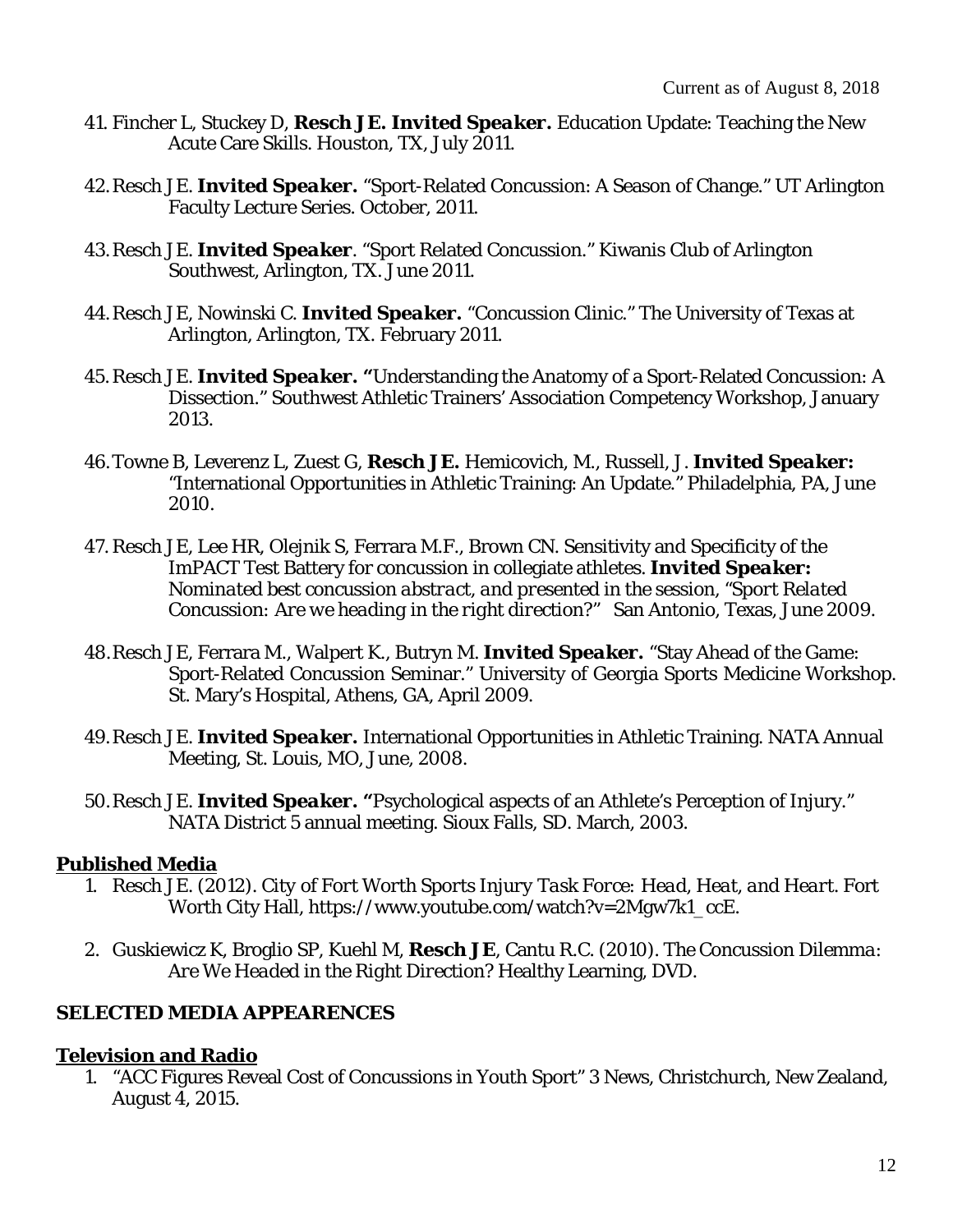- 2. "New Guidelines of Pediatric Concussion." KLIF/ 570 AM Dallas, TX, October 29, 2013
- 3. "Studying the Effects of Concussion on Young Athletes." CBS DFW Dallas, TX, August 30, 2013
- 4. **"**Texas Moves to 90-Minute Limit Per Week on Full Contact Football Practice" NBC5 Dallas, TX, June, 11, 2013
- 5. **"**The 2nd Annual UT Arlington Concussion Summit," KRLD/1080 AM Dallas, TX, April 14, 2013
- 6. "The 2nd Annual UT Arlington Concussion Summit," WFAA/ABC 8 Dallas, TX, April 14, 2013
- 7. "The 2nd Annual UT Arlington Concussion Summit," KLIF/570 AM Dallas, TX, April 11, 2013
- 8. "Putting Their Heads Together For Concussion Research," KERA Dallas, TX, April 10, 2013 http://keranews.org/post/putting-their-heads-together-concussion-research-0
- 9. **"**Knocking out Concussions" KDFW Fox 4 Dallas, TX; March 9, 2012
- 10. "Concussion Summit" WFAA ABC 8 Dallas, TX; March 9, 2012
- 11. "Concussion Update" NBC 5 Dallas, TX; February 12, 2012
- 12. "Concussion Study" NBC 5 Dallas, TX; February 5, 2012
- 13. "Concussion Report" WFAA ABC 8 Dallas, TX; October 26, 2011
- 14. "Exertional Heat Illness" WFAA ABC 8 Dallas, TX; August 1, 2011
- 15. "High School Concussion Study Under Way" NBC 5 Dallas, TX; January 15, 2011

#### **Newspaper and Print**

- 1. **"**Women More Likely to Suffer Sports-Related Concussions, Studies Suggest." UVAToday, February 5, 2018: https://news.virginia.edu/content/women-more-likely-suffer-sportsrelated-concussions-studies-suggest.
- 2. "UVA Study: Duration of Concussion Symptoms Is as Significant as Severity" NBC 29 Charlottesville, VA, December 13, 2015: http://www.nbc29.com/story/30766365/uva-studyduration-of-concussion-symptoms-is-as-significant-as-severity
- 3. "NFL Underwrites Scientific Meeting to Set National Agenda for Concussion Treatment" International Business Times, October 14, 2015: http://www.ibtimes.com/nfl-underwritesscientific-meeting-set-national-agenda-concussion-treatment-2137145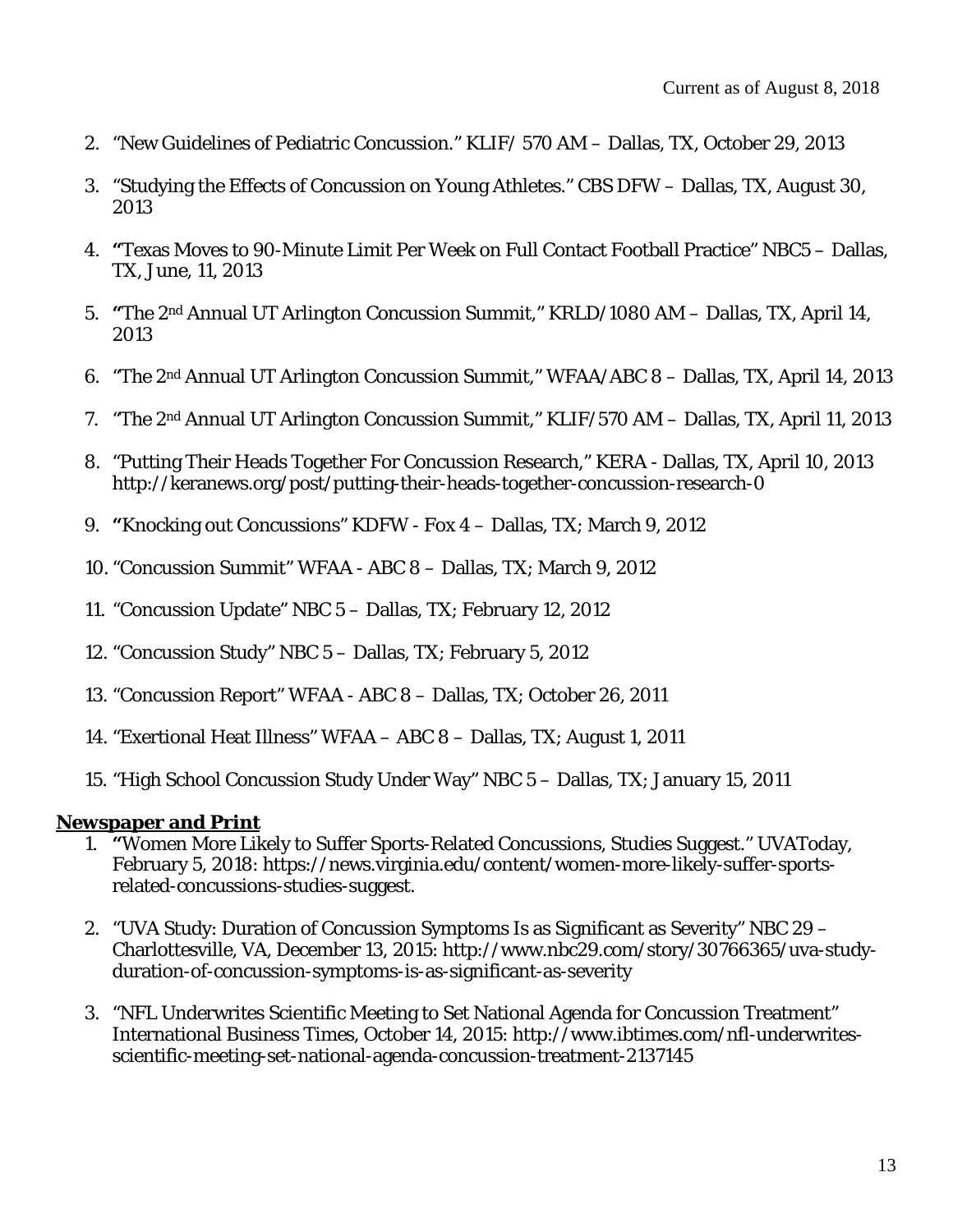- 4. "Immediate Diagnosis of Concussions Better Protects Youth Athletes" Medical Express, July 20, 2015: http://medicalxpress.com/news/2015-07-diagnosis-concussions-youthathletes.html
- 5. "Breaking Down the Brain" Bellingham Herald, August 24, 2015: http://www.bellinghamherald.com/sports/high-school/article32287359.html
- 6. **"**Residual problems of concussions have helped raise awareness of symptoms, treatment" Spine Surgery Today, March/April 2014: http://www.healio.com/spinesurgery/cervical/news/print/spine-surgery-today/%7B15b98c85-f5e9-4779-9f33 ee02ca8fea56%7D/residual-problems-of-concussions-have-helped-raise-awareness-ofsymptoms-treatment
- 7. "Tau Could Be the Key to Monitoring Brain Damage From Concussions." Newsweek, May 29, 2014. https://www.newsweek.com/2014/06/06/tau-could-be-key-monitoring-brain-damageconcussions-252628.html
- 8. "Researchers Question Alternate Forms of ImPACT Concussion Tests" Education Week, October 22, 2013
- 9. "Why is a widely used concussion test failing to protect athletes?" The Verge, October 16, 2013
- 10. "It's too darn hot: Dallas hits 100 degrees, follow these heat safety tips for the summer" Dallas News, June 11, 2013
- 11. "ImPACT Concussion Test Found to Be Unreliable at Times" Education Week, June 7, 2013
- 12. "Popular Concussion Test Inaccurate, Study Says," The Active Times, June 6, 2013
- 13. "Dr. Jacob Resch Pushes For More Meticulous Study of Concussions," Sportsideo, May 9, 2013
- 14. "Concussion Test May Not be Panacea, ESPN, August 23, 2012
- 15. "UT Arlington to host concussion clinic ahead of Super Bowl XLV" UT Arlington News Center; January 27, 2011
- 16. "Sherrington: Players like Steelers' James Harrison must take concussions seriously" Dallas News; February 3, 2011
- 17. "UT Arlington research tests reliability of popular concussion measurement tool" UT Arlington News Center; June 24, 2011
- 18. "Fort Worth marching bands get creative to practice amid record heat" Fort Worth Star Telegram; August 3, 2011
- 19. "Concussion Study Results Revealed" NBCDFW.COM; February 7, 2012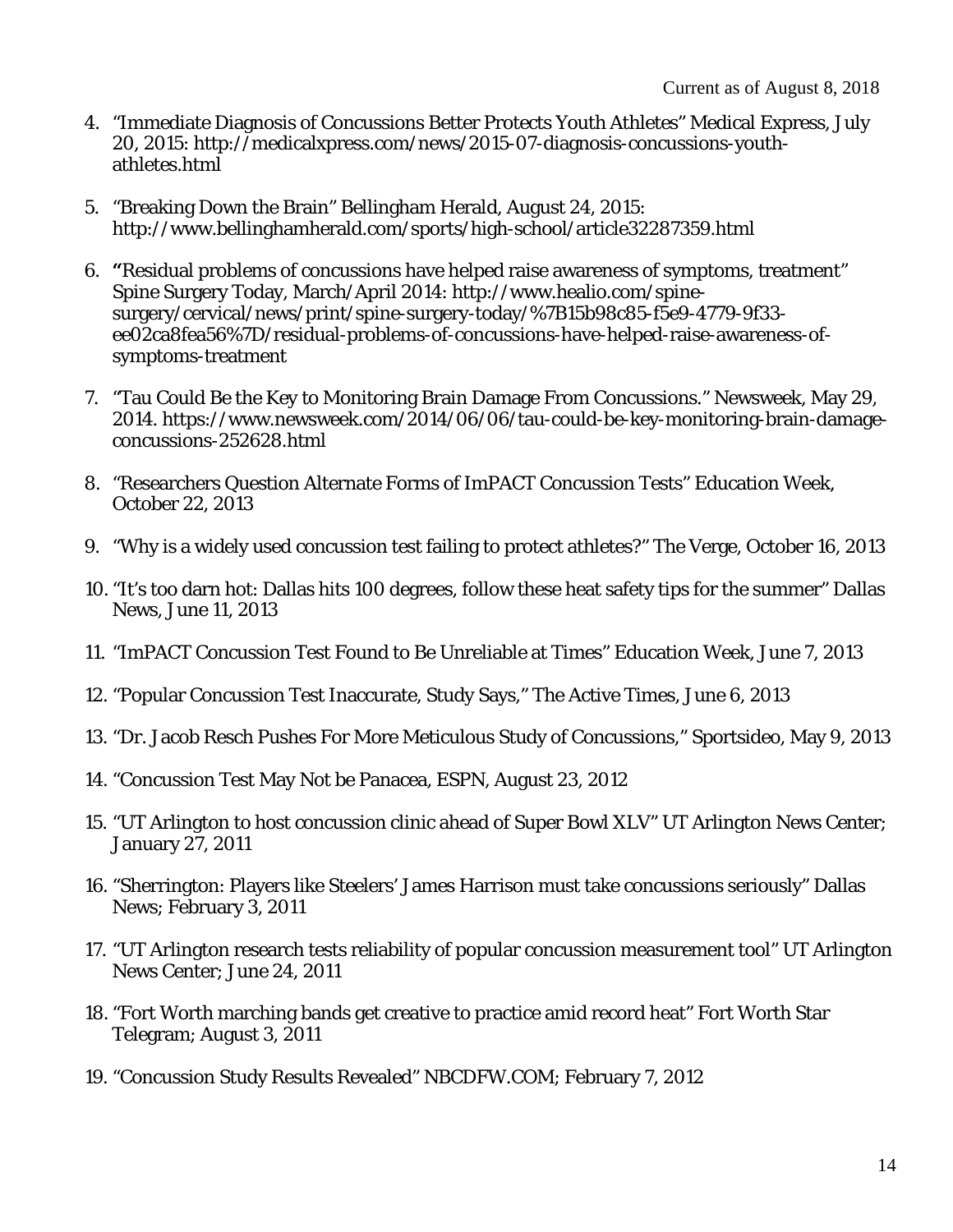- 20."Moose Johnston to speak at UTA Summit on Concussions" Fort Worth Star Telegram; February 29, 2012
- 21. "UT Arlington team studying concussions in DFW student-athletes" Fort Worth Star Telegram; March 8, 2012

#### **Podcasts**

- 1. "Concussions and the sports world: Are our youth at risk? With Dr. Jacob Resch, Ph.D., ATC. http://www.vickidoefitness.com/podcast/concussions-sports-world-youth-risk/ March, 23, 2016.
- 2. "The Sensitivity and Specificity of Testing for Concussion Dr. Jacob Resch. Dr. Andy Franklyn-Miller Sports Medicine", February 22, 2016.

## **GRANTS AND CONTRACTS (PENDING)**

**Sponsor:** University of Virginia **PI:** Jacob E. Resch, Ph.D. **Role:** Principal Investigator **Title:** The Hit-Alert Optic Sensor **Status:** Pending **Amount:** \$60,000 **Period:** June 2018 – June 2019

## **GRANT AND CONTRACTS (FUNDED/COMPLETED)**

**Sponsor: Curry School of Education PI:** Sam Walton, M.Ed. **Role:** Co-investigator (mentor) **Title:** The Physiologic and Psychological Effects of Concussion **Status:** Funded **Amount:** \$1,000 **Period:** June 2018 – June 2019

**Sponsor:** Mid-Atlantic Athletic Trainers' Association **PI:** Sam Walton, M.Ed. **Role:** Co-investigator (mentor) **Title:** The Physiologic and Psychological Effects of Concussion **Status:** Funded **Amount: \$**2,000 **Period:** June 2018 – June 2019

**Sponsor:** University of Virginia Brain Institute **PI:** Josh Easter, M.D. **Role:** Co-Investigator **Title:** Concussion-Inducted Inflammation: A Clinical and Mechanistic Study **Status:** Funded **Amount:** \$75,210.00 **Period:** March 2018 - July 2018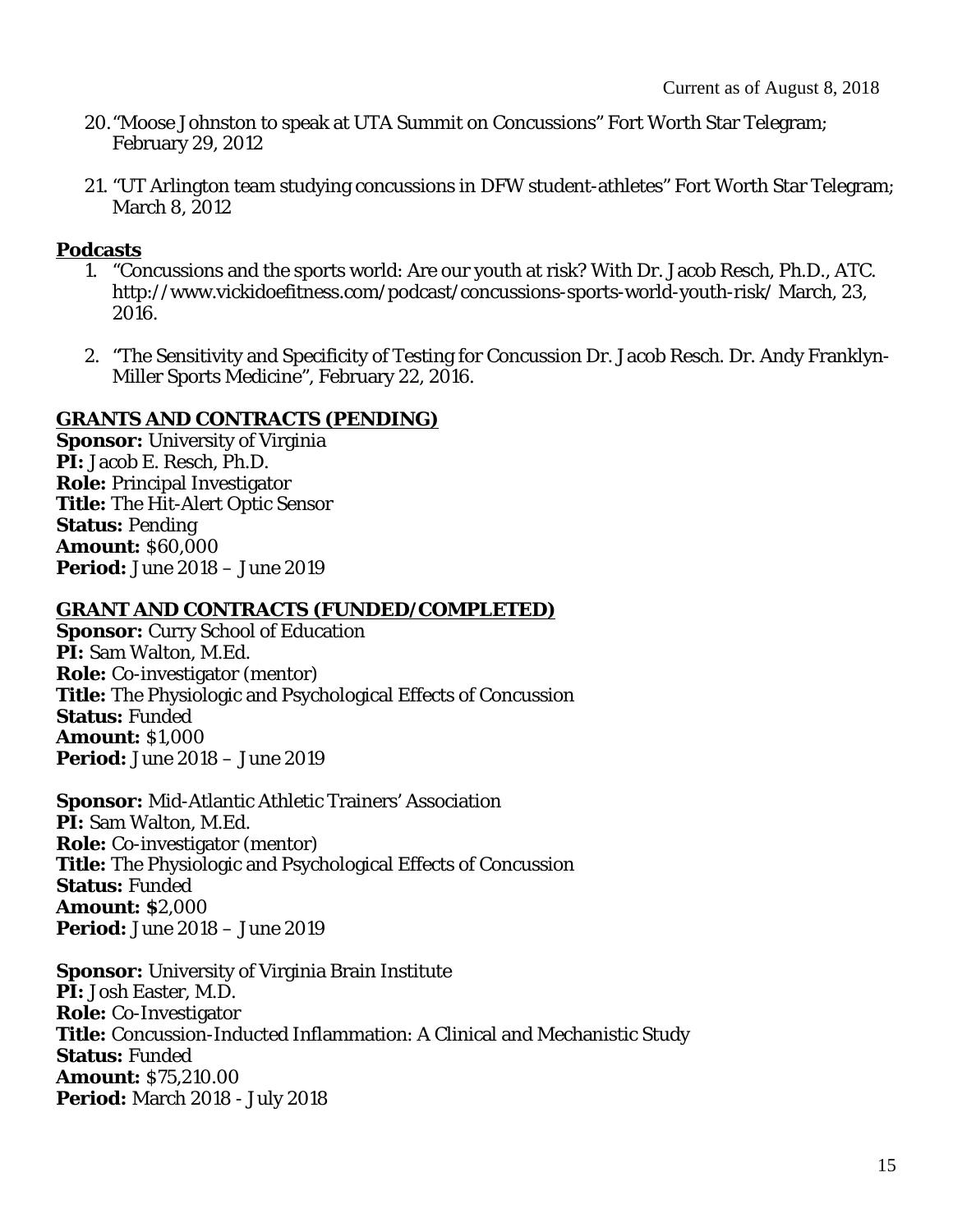**Sponsor:** Vista Life Sciences **PI:** Jacob E. Resch, Ph.D. **Role:** Principal Investigator **Title:** Ahead© Normative Data Collection **Status:** Funded **Amount:** \$26,877.00 **Period:** March 2018 - August 2018

**Sponsor:** Biocore LLC **PI:** Jacob E. Resch, Ph.D. **Role:** Principal Investigator **Title:** Investigation of a Novel Mouthguard Sensor **Status:** Funded **Amount:** \$81,031.00 **Period:** January 2018 - January 2019

**Sponsor:** Biocore LLC **PI:** Matthew Panzer, Ph.D. **Role:** Co-investigator **Title:** Non-Injurious Head Motion in Human Subjects Status: Funded **Amount:** \$200,000.00 **Period:** January 2018 - January 2019

**Sponsor:** Lockhead Martin Advanced Tech. Lab **PI:** Laura Barnes, Ph.D. **Role:** Co-investigator **Title:** REaDI Sense **Status:** Funded **Amount:** \$2,611,458.00 **Period:** January 2018 - January 2022

**Sponsor: Curry School of Education PI:** Jacob Resch, Ph.D. **Role:** Principal Investigator **Title:** A comparison of pituitary function and volume in collegiate athletes with and without a history of multiple sport concussions **Status:** Funded **Amount: \$**20,000 **Period:** September 2017 – June 2020

**Sponsor:** National Athletic Trainers Association Foundation **PI:** Jacob E. Resch, Ph.D. and Tim McGwine, Ed.D. **Role:** Co-PI **Title:** The Impact of Athletic Trainers on the Incidence, Management and Outcomes for Sports Related-Concussion Injuries in High School Athletes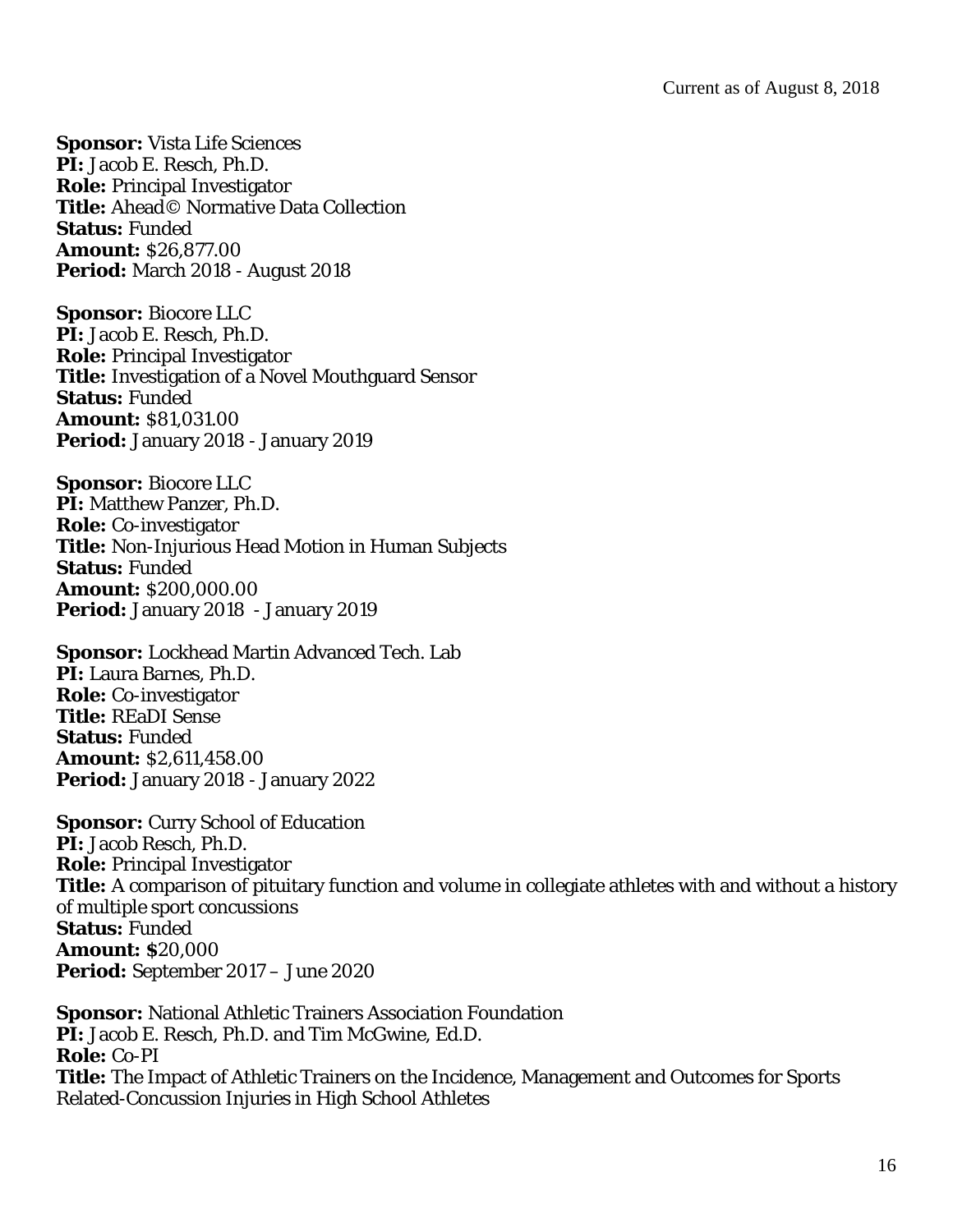**Status:** Funded **Amount:** \$397,000 (UVA: \$142,259.00) **Period:** January 1, 2016 to July 31, 2017

**Sponsor:** NeuroChaos **PI:** Jacob E. Resch, Ph.D. **Role:** Principal Investigator **Title:** Examining the use of Transcranial Doppler Ultrasound to Assess Sport-Related Concussion **Status:** Funded **Amount:** \$51,000 **Period:** February 2013 – February 2015

**Sponsor:** The University of Texas at Arlington **PI:** Jacob E. Resch, Ph.D. **Role:** PI **Title:** Hormonal Considerations of Concussion **Status:** Funded **Amount:** \$9,900 Period: January 2012 – February 2013

**Sponsor:** Georgia Athletic Trainers' Association **PI:** Jacob E. Resch **Role:** PI **Title:** John Wayne Cancer Institute Fellowship Grant **Status:** Funded **Amount:** \$500 **Period:** May 2009 – August 2009

# **GRANTS AND CONTRACTS (NOT FUNDED)**

**Sponsor: Department of Defense PI:** Jacob E. Resch, Ph.D. **Role:** Principle Investigator **Title:** Pituitary function in military personnel and collegiate athletes with multiple concussions **Status:** Pending **Amount: \$**1,268,937.00 **Period:** June 2018 – June 2020

**Sponsor:** National Institutes of Health SBIR **PI:** Jacob E. Resch, Ph.D. **Role:** Principal Investigator **Title:** Field-side mobile device oculomotor function assessment: A phase II study. **Status:** Unfunded **Amount:** \$665,693.00 **Period:** June 2018 – June 2021

**Sponsor:** NCAA/DoD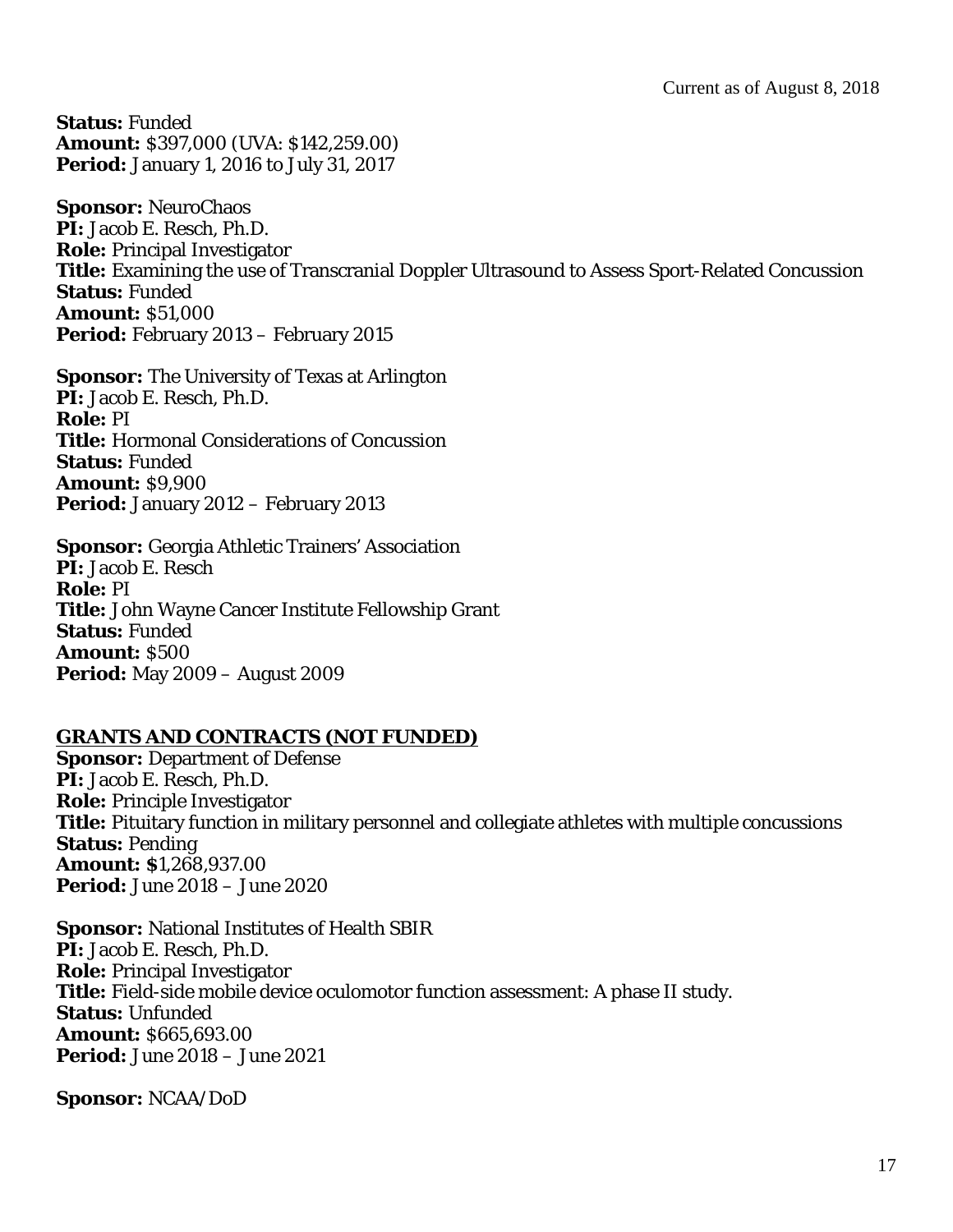**PI:** Steven Broglio, Ph.D., Michael McCrea, Ph.D. & Tom McAllister, Ph.D. **Role:** Sub-contractor (Site PI) **Title:** CARE Consortium Clinical Study Core **Status:** Unfunded **Amount:** ~\$135,000 **Period:** June 2016 – June 2017

**Sponsor:** 4-VA **PI:** Jacob E. Resch, Ph.D. & Shane Caswell, Ph.D. (George Mason University) **Role:** Co-PI **Title:** The Virginia Concussion Initiative: Evaluation of Commonwealth of Virginia Public School Adherence to Senate Bill 22.1-271.5 and the Effectiveness of a Novel Tool Kit to Improve Care Provided to Students Diagnosed with Concussion. **Status:** In review **Amount:** \$29,982.00 **Period:** May 2017 – November 2019

**Sponsor: Paul Allen Foundation PI:** Matthew Panzer, Ph.D. **Role:** Co-investigator **Title:** Mining the Gap: Bridging the Knowledge Gaps in the Mechanopathological Response of Acute Concussion using Machine Learning. **Status:** In review **Amount:** \$4,984,770.00 **Period:** January 2017 – December 2021

**Sponsor:** University of Virginia Brain Institute **PI:** Jacob E. Resch, Ph.D. **Role:** PI **Title:** A Comparison of Pituitary Function and volume in Collegiate Athletes with and without a History of Multiple Sport Concussions. **Status:** Not Funded **Amount:** \$99,760.00 **Period:** January 2017 – January 2018

**Sponsor:** University of Virginia Brain Institute **PI:** Matthew Panzer, Ph.D. **Role:** Co-investigator **Title:** The Effect of Neck Tensing on Head Motion in a Low-Severity Direct Impact Volunteer Model **Status:** Not funded **Amount:** \$100,000 **Period:** January 2017 – January 2018

**Sponsor:** Bertec **PI:** Michael S. Ferrara, Ph.D. **Role:** Co-investigator **Title:** Examining a Novel Measure of Computerized Postural Assessment.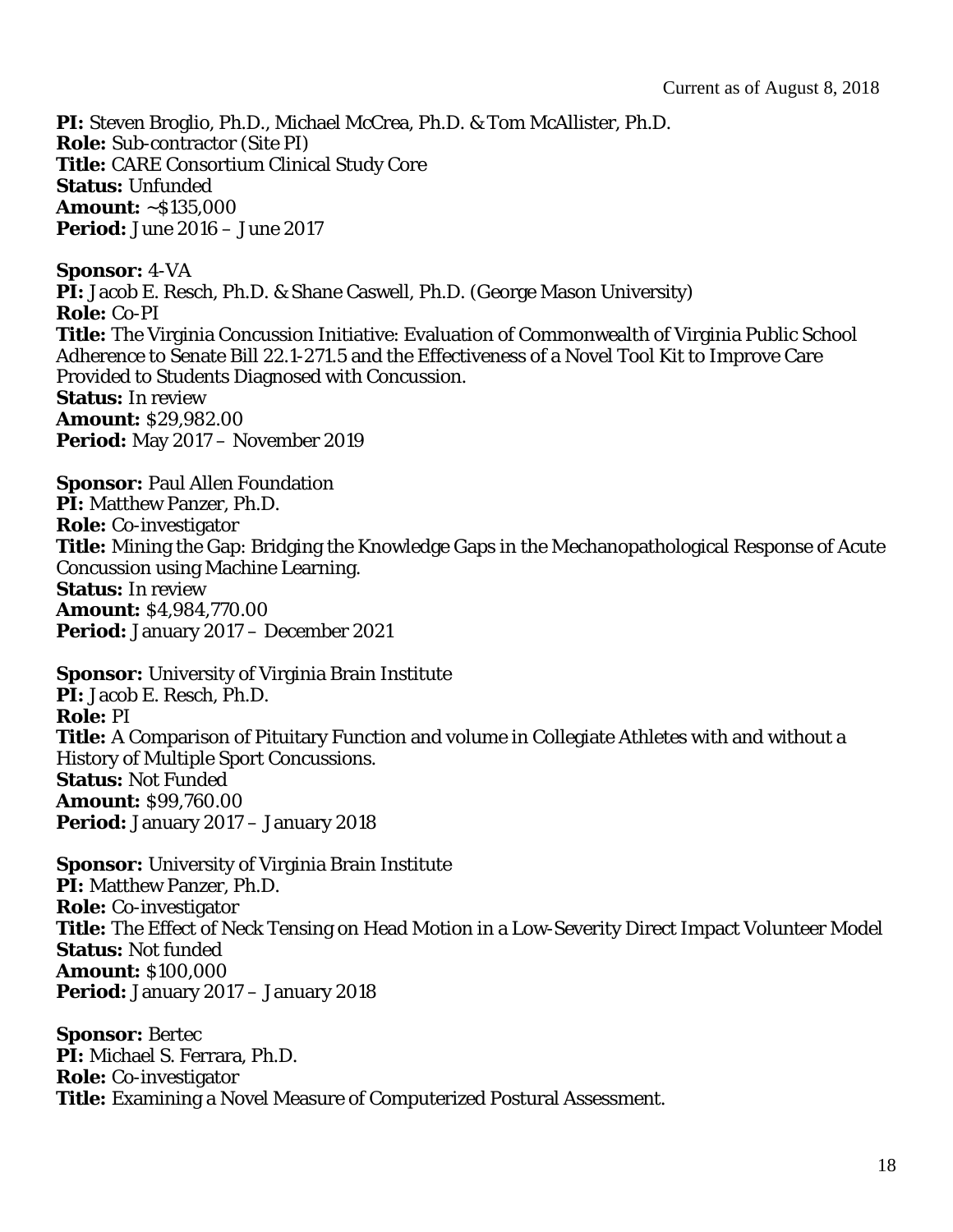**Status:** Not Funded **Amount:** \$500,000 **Period:** August 2014 – August 2016

**Sponsor:** National Institutes of Health (NINDS [SBIR]) **PI:** Xue Feng, Ph.D. **Role:** Co-investigator **Title:** An Objective and Multidimensional Concussion Evaluation and Management Tool **Status:** Not Funded **Amount:** \$150,000 **Period:** May 2016 – May 2017

**Sponsor:** National Institutes of Health (NINDS) **PI:** Fenghua Tian, Ph.D. **Role:** Co-investigator **Title:** Objective Assessment of Sports Concussion using Optical Brain Imaging **Status:** Not funded **Amount: \$**151,500 **Period:** September 2013 – September 2015

**Sponsor:** National Athletic Trainers' Association Foundation **PI:** Jacob E. Resch, Ph.D. **Role:** PI **Title:** The Value of Certified Athletic Trainers in Improvement of Patient Outcomes and Quality of Life in Pediatric Athletes Diagnosed with Sport-Related Concussion **Description:** The goal of this study is to investigate how exposure to a full-time, part-time, or no high school certified athletic trainer influences concussion incidence and outcomes in secondary school student-athletes. **Status:** Not Funded **Amount:** \$297,239 **Period:** July 2013 – December 2016

**Sponsor:** Patient-Centered Outcomes Research Institute **PI:** Bernadette Olson, Ed.D. **Role:** Consultant **Title:** Evidence Based Diagnosis and Care Improves Patient Centered Outcomes in Concussed Rural Youth **Status:** Not funded **Amount:** \$1,090,443 **Period:** June 2014 – July 2017

**Sponsor:** UTA/UTD/TI/THRE Medical Technology Research **PI:** Jacob E. Resch, Ph.D. **Role:** Neuroimaging of Cognitive Dysfunction and Depression in Young Athletes **Title:** PI **Status:** Not Funded **Amount:** \$75,560.00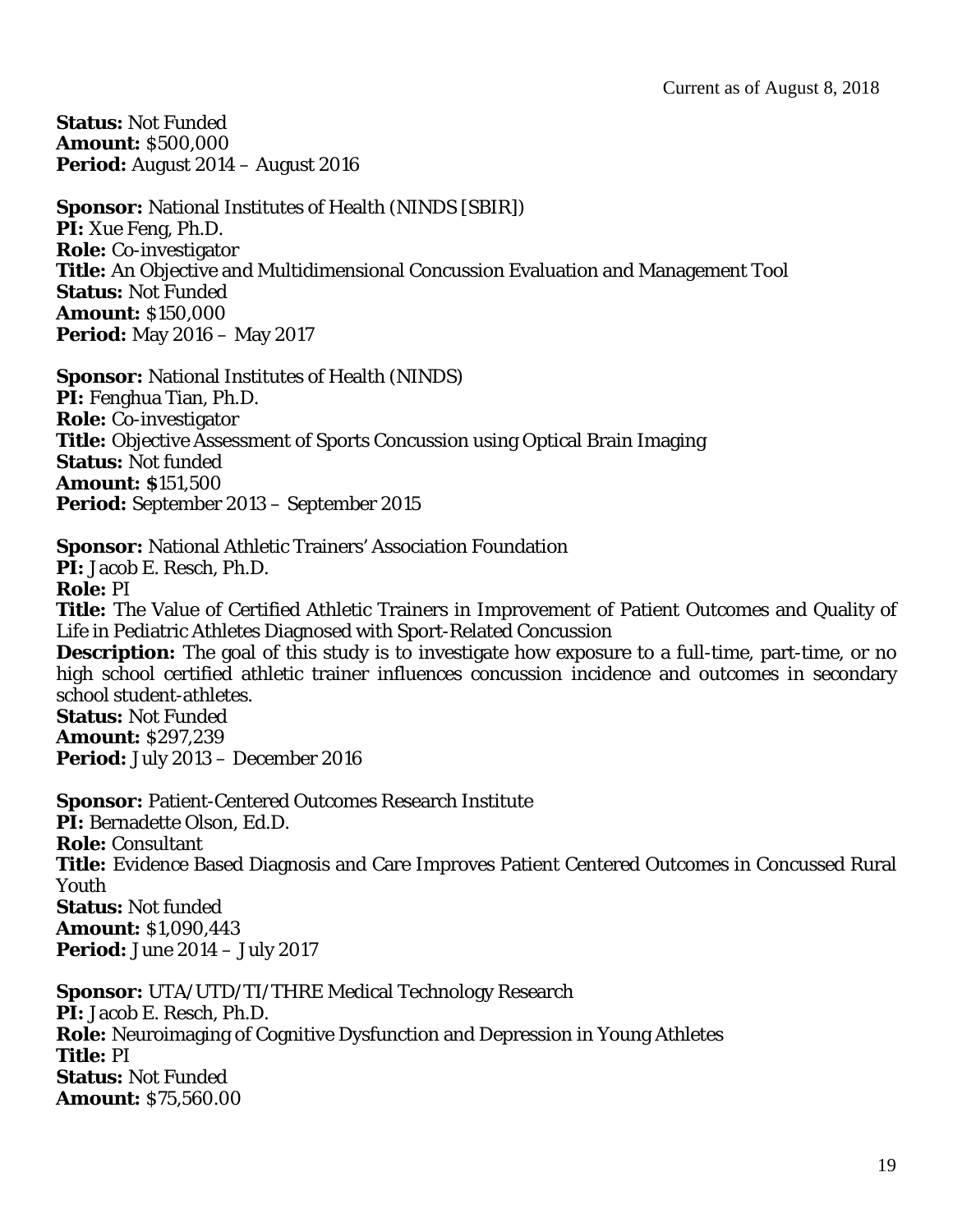**Period:** May 2013 – May 2014

**Sponsor: Center for Disease Control PI:** Jacob E. Resch **Role:** PI **Title:** Developmental Consequences of Concussion **Status:** Not funded **Amount:** \$511,067.00 **Period:** August 2012 – August 2015

**Sponsor:** UTA/UTD/TI/THRE Medical Technology Research **PI:** Christopher Ray, Ph.D. **Role:** Co-I **Title:** Virtual Reality Platform for Assessment, Intervention and Rehabilitation (V-RePAIR) **Status:** Not funded **Amount:** \$100,000 **Period:** June 2011 – June 2012

**Sponsor:** NOCSAE **PI:** Jacob E. Resch, Ph.D. **Role:** PI **Title:** A Study of Concussion in High School Athletics **Status:** Not Funded **Amount:** \$302,622 **Period:** August 2011 – August 2013

**Sponsor:** NCAA Graduate Research Grant **PI:** Jacob E. Resch, M.S. **Role:** PI **Title:** Hormonal Considerations of Concussion **Status:** Not Funded **Amount:** \$10,902 **Period:** August 2009 – April 2010

**Sponsor:** National Athletic Trainers' Association Grant **PI:** Jacob E. Resch, M.S. **Role:** PI **Title:** Hormonal Considerations of Concussion **Status:** Not Funded **Amount:** \$2,500 **Period:** August 2008 – May 2010

**Sponsor:** Southeast Athletic Trainers' Association **PI:** Jacob E. Resch, M.S. **Role:** PI **Title:** Hormonal Considerations of Concussion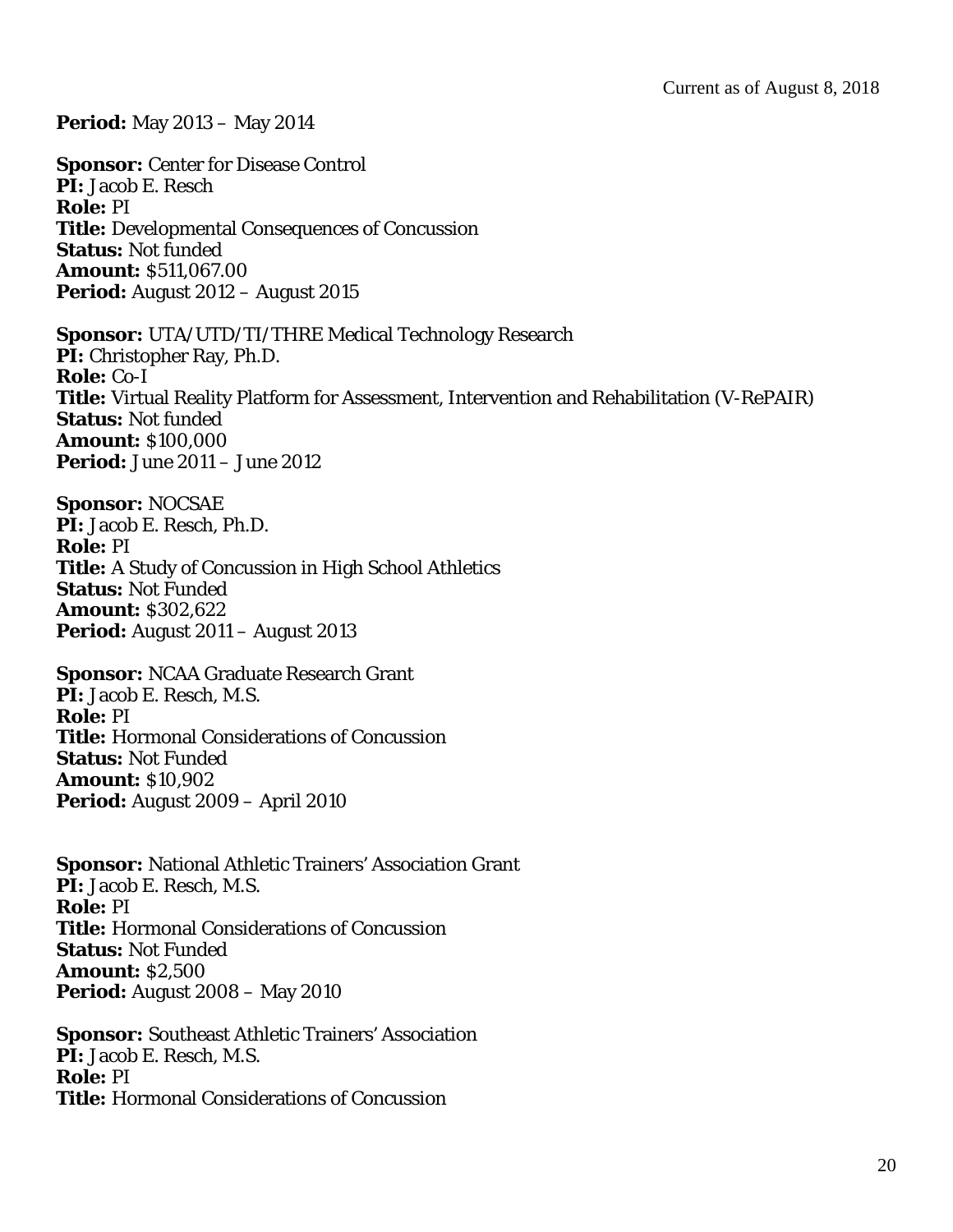**Status:** Not funded **Amount:** \$2,000 **Period:** August 2008 – May 2010 **Sponsor:** University of Georgia **PI:** Jacob E. Resch, M.S. **Role:** PI **Title:** Hormonal Considerations of Concussion **Status:** Not Funded **Amount:** \$1000 **Period:** August 2008 – August 2010

#### **ADDITIONAL FUNDING/GIFTS**

**Sponsor:** NeuroCom Int., A Division of Natus **Gift:** Neurocom Int. Smart Balance Master System **Description:** The Smart Balance Master system was provided to Dr. Jacob Resch is assist with balance data collection in Dallas-Fort Worth area schools. **Amount/Value:** \$100,000

**Sponsor:** Natus Inc. **Gift:** VSR Sport **Description:** The VSR Sport was provided to assist with balance data collection in Dallas-Fort Worth area high schools. **Amount/Value:** \$12,000

**Sponsor:** Bertec **Gift:** Bertec Sport Advantage **Description:** The Bertec Sport Advantage was provided to assist with balance data collection in the Dallas-Fort Worth Area **Amount/Value:** \$16,000

**Sponsor:** Center for the Study of Human Operator Performance **Gift:** Computerized Neurocognitive Test (ANAM) **Description:** ANAM was provided to Dr. Resch in order to conduct a head-to-head comparison of multiple computerized neurocognitive tests. **Amount/Value:** \$2000

**Sponsor:** CogState Ltd. **Gift:** Computerized Neurocognitive Test (Axon Sport) **Description:** Axon Sport was provided to Dr. Resch in order to conduct a head-to-head comparison of multiple computerized neurocognitive tests. **Amount/Value:** \$1000 **Sponsor: CNS Vital Signs Gift:** Computerized Neurocognitive Test (ANAM) **Description:** CNS Vital Signs was provided to Dr. Resch in order to conduct a head-to-head comparison of multiple computerized neurocognitive tests. **Amount/Value:** \$1300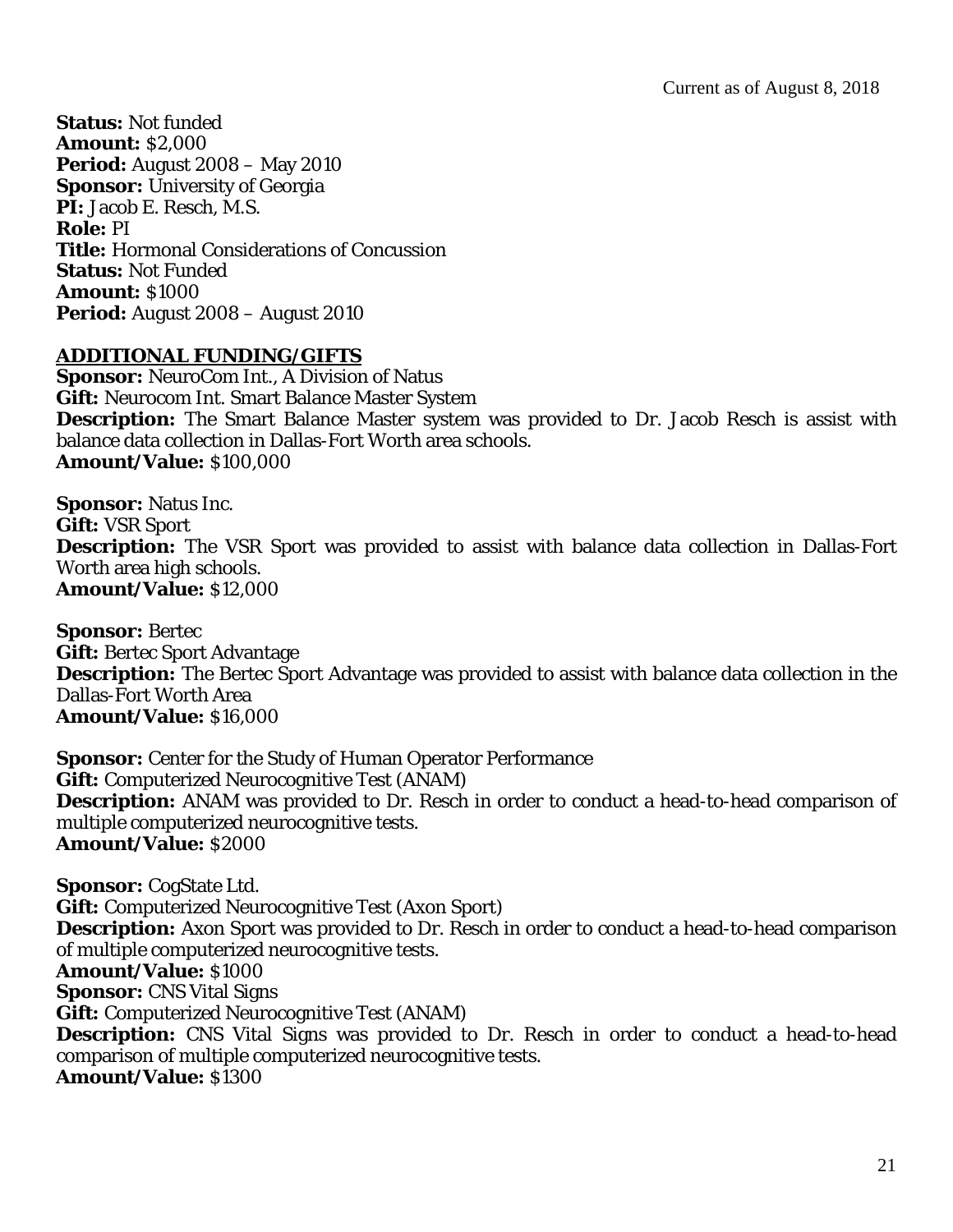| <b>TEACHING</b>           |                                                          |                  |
|---------------------------|----------------------------------------------------------|------------------|
| <b>University Offered</b> | <b>Course Title</b>                                      | <b>Frequency</b> |
| University of Virginia    | <b>Current Trends in Concussion Research (KINE 8995)</b> | <b>Spring</b>    |
|                           | The Neuroscience of Exercise (KINE 3660)                 | <b>Spring</b>    |
|                           | Practicum in Athletic Training (KINE 8980)               | Fall/Spring      |
|                           | <b>Anatomical Basis of Sports Medicine (KINE 7650)</b>   | <b>Summer</b>    |
| <b>UT</b> Arlington       | <b>Upper Extremity Assessment (KINE 3324)</b>            | <b>Spring</b>    |
|                           | Introduction to Athletic Training (KINE 2420)            | <b>Spring</b>    |
|                           | Seminar in Athletic Training (KINE 4132)                 | Fall             |
|                           | Lower Extremity Assessment Laboratory (KINE 3130)        | Fall             |

## **Curriculum Innovations**

## **Emergency Medical Technician – Basic Program – 2012**

Developed a relationship between the Tarrant County College EMT-B program and UT Arlington's Athletic Training Education Program to offer an EMT-B program specifically for current and former athletic training students as well as clinical preceptors.

# **Visiting Scholar Program (National Taiwan Sport University) – 2011 – 2014**

Developed an exchange program (3 to 16 weeks) to host up to 2 NTSU athletic training students. Designed a curriculum in which NTSU students would engage in: didactic, clinical, research, and cultural experiences to increase their understanding of sports medicine in the United States.

# **Study Abroad in Athletic Training - 2011 – 2014**

Developed a 3-week study abroad program for athletic training students in Barcelona, Spain. Specifically, the program was designed to introduce students to European sports medicine at the Centre de Fisioterapia Toni Bove.

# **Athletic Training Workshop – 2011 – 2012**

Director of the UT Arlington Athletic Training Workshop. The UTA Athletic Workshop was a 3-day workshop dedicated to educating high school students about the field of Athletic Training. The workshop incorporated internal faculty and clinical staff as well as external experts to cover each domain of athletic training.

| <b>Student</b>           | <b>Thesis Title</b>                                                                                                                                        | <b>Completion Date</b> | <b>Current Employer</b>                                                |
|--------------------------|------------------------------------------------------------------------------------------------------------------------------------------------------------|------------------------|------------------------------------------------------------------------|
| <b>William S. Warren</b> | The Reliability and Concurrent<br><b>Validity of Clinical Measures of</b>                                                                                  | May, 2013              | <b>Baylor Sports</b><br>Medicine, Dallas, TX                           |
|                          | Balance.                                                                                                                                                   |                        |                                                                        |
| Patricia Combs           | <b>Influence of Prior History of</b><br><b>Sport Concussion on Mood</b><br><b>State and Depressive</b><br><b>Symptoms in Adolescent</b><br><b>Athletes</b> | June, 2015             | <b>University of North</b><br>Carolina-Chapel Hill,<br>Chapel Hill, NC |

#### **ADVISING Masters Students – Major Advisor**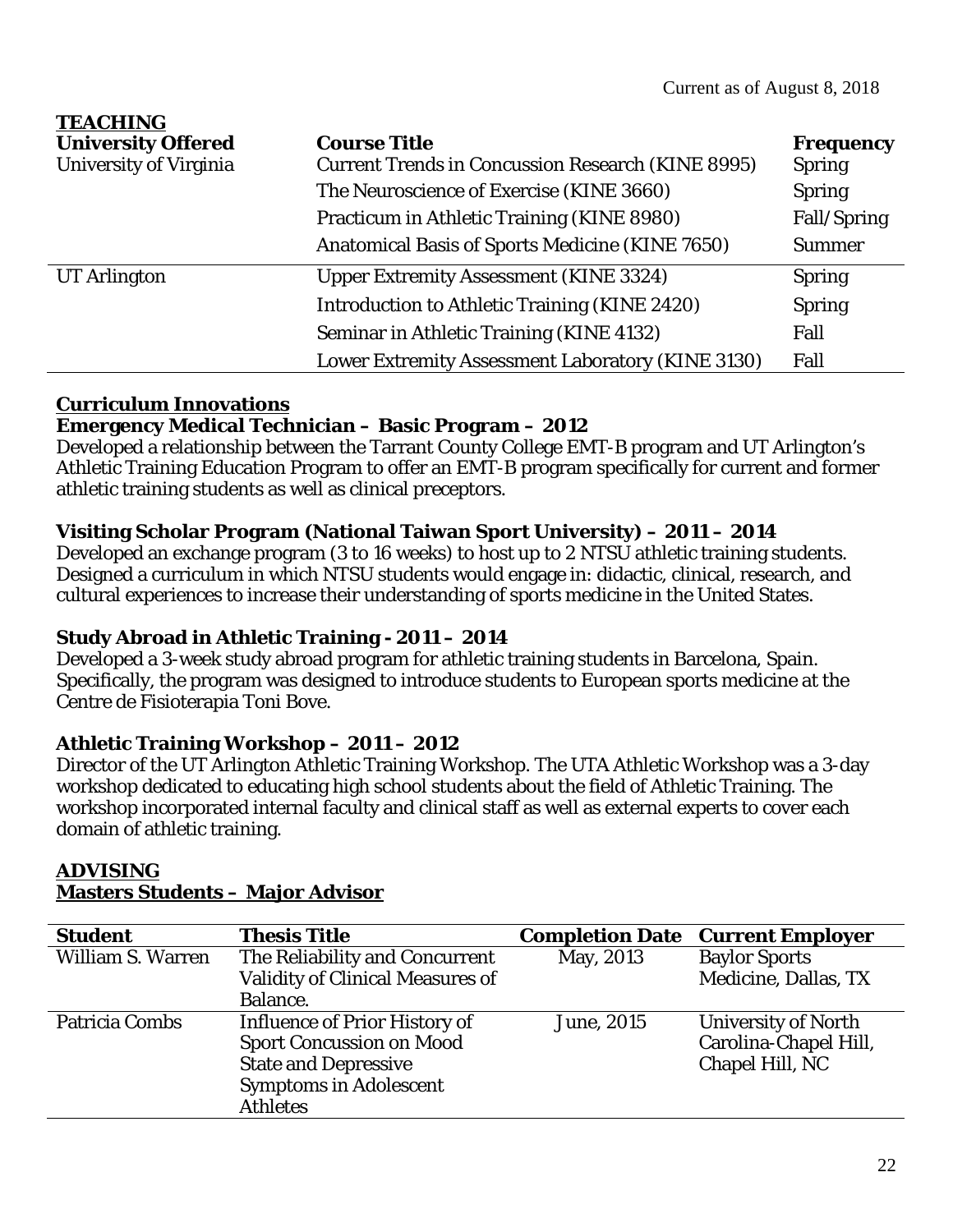Current as of August 8, 2018

| Katrina Hoffman           | <b>Resting Metabolic Rate and</b>       | June, 2015         |                               |
|---------------------------|-----------------------------------------|--------------------|-------------------------------|
|                           |                                         |                    | Children's Hospital of        |
|                           | <b>Caloric Intake in Healthy High</b>   |                    | Wisconsin, Delafield,         |
|                           | <b>School Athletes: A Pilot Study</b>   |                    | WI                            |
| <b>Chelsea Williamson</b> | <b>Return-to-Learn Following</b>        | June, 2015         | Piner High School,            |
|                           | <b>Sport Concussion: A Survey of</b>    |                    | Santa Rosa, California        |
|                           | <b>Current Practice of Certified</b>    |                    |                               |
|                           | <b>Athletic Trainers</b>                |                    |                               |
| <b>Candace Bernitt</b>    | <b>Resting Metabolic Rate and</b>       | June, 2016         | Bard College, Hudson,         |
|                           | <b>Caloric Intake in Concussed</b>      |                    | <b>NY</b>                     |
|                           | and Healthy High School                 |                    |                               |
|                           | <b>Athletes</b>                         |                    |                               |
| <b>Catherine Donahue</b>  | The Reliability and Concurrent          | June, 2016         | Henry M. Jackson              |
|                           | Validity of the kBESS                   |                    | Foundation, Bethesda,         |
|                           |                                         |                    | MD                            |
| <b>Ryan Eddy</b>          | The Reliability and Influence of        | <b>June</b> , 2016 | Virginia Military             |
|                           | <b>Exercise on the King-Devick</b>      |                    | Institute, Lexington,         |
|                           | <b>Test</b>                             |                    | VA                            |
| <b>Sarah Hontz</b>        | The Influence of Concussion             | June, 2016         | <b>George Washington</b>      |
|                           | <b>History on Depression and</b>        |                    | University,                   |
|                           | <b>Anxiety in Collegiate Student</b>    |                    | Washington, D.C.              |
|                           | <b>Athletes</b>                         |                    |                               |
| <b>Landon Lempke</b>      | The Effects of Cryotherapy on           | June, 2017         | University of Georgia,        |
|                           | <b>Cortical Hemodynamics and</b>        |                    | Athens, GA                    |
|                           | <b>Cognitive Performance in</b>         |                    |                               |
|                           | <b>Healthy Subjects</b>                 |                    |                               |
| Rebecca Green             | <b>Predicting Timing of Symptom</b>     | June, 2017         | <b>Union Medical Group,</b>   |
|                           | <b>Resolution in Collegiate</b>         |                    | <b>Terre Haute, IN</b>        |
|                           | <b>Athletes Following Sport</b>         |                    |                               |
|                           | <b>Concussion: A Cross Validation</b>   |                    |                               |
|                           |                                         |                    |                               |
| <b>Brooke Daniell</b>     | Study                                   |                    | Marietta Health               |
|                           | A Preliminary Investigation of          | June, 2017         |                               |
|                           | the Effects of Concussion on            |                    | System, Marietta, OH          |
|                           | <b>Metabolism and Caloric Intake</b>    |                    |                               |
| <b>Catherine Hess</b>     | The Reliability of a Novel              | June, 2017         | Boeing, Seattle, WA           |
|                           | <b>Pupilometer Device</b>               |                    |                               |
| <b>Daniel Rosenblum</b>   | The Influence of Concussion             | June, 2018         |                               |
|                           | <b>History on Postural Stability in</b> |                    |                               |
|                           | <b>Collegiate Athletes</b>              |                    |                               |
| Juliana Jimenez           | The Effects of Exercise on the          | June, 2018         | Pennsylvania State            |
|                           | <b>Dual-Task Assessment of Sport</b>    |                    | <b>University, University</b> |
|                           | Concussion                              |                    | Park, PA                      |
| <b>Samantha Paizs</b>     | <b>Neck Muscle Thickness and</b>        | June, 2018         |                               |
|                           | <b>Activation in Female Athletes</b>    |                    |                               |
|                           | With and Without History of             |                    |                               |
|                           | Concussion                              |                    |                               |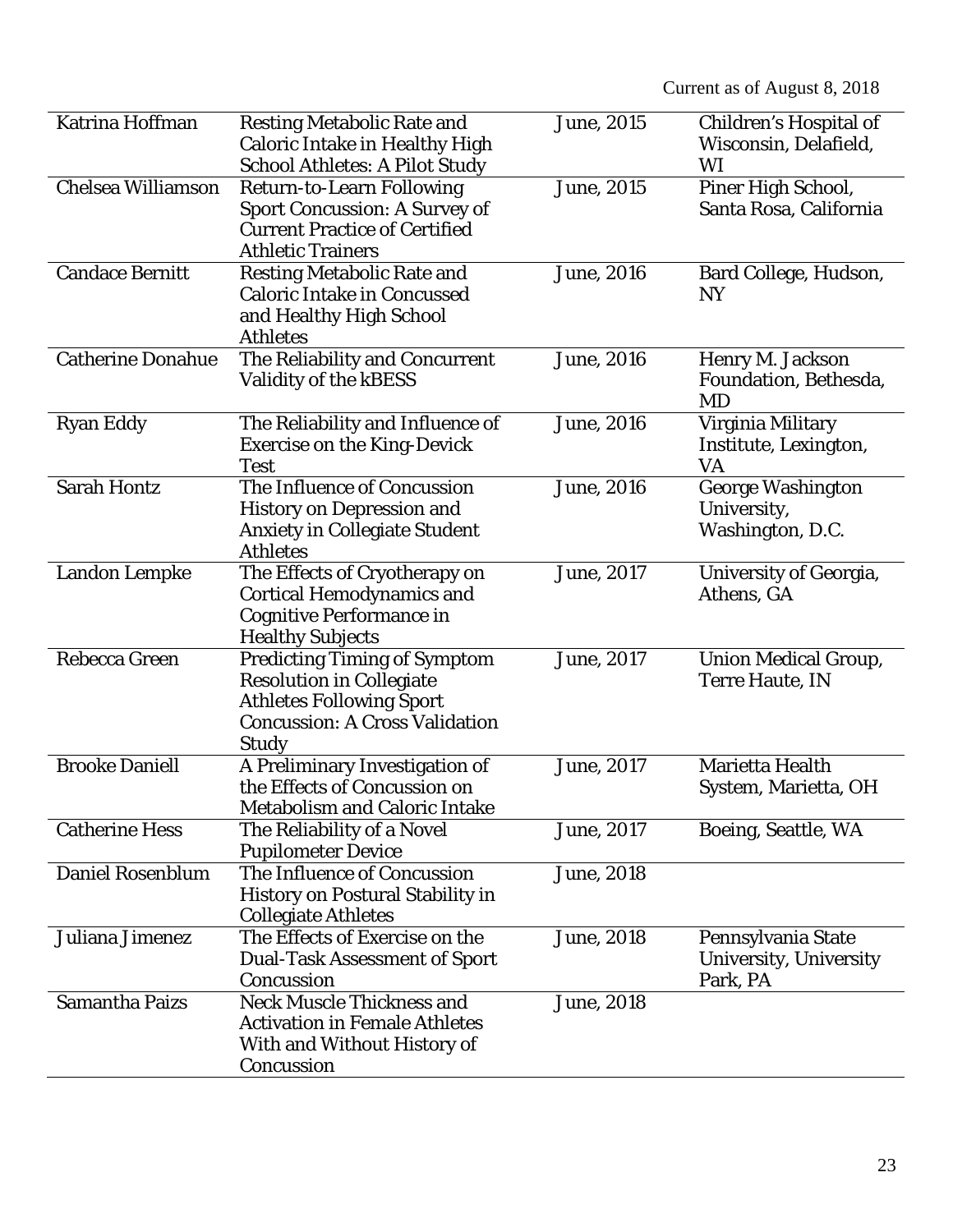|                                                  | <u><b>Undergraduate Students - Honors Thesis</b></u>       |                                                                   |                                          |
|--------------------------------------------------|------------------------------------------------------------|-------------------------------------------------------------------|------------------------------------------|
| <b>Student</b>                                   | <b>Thesis Title</b>                                        | <b>Completion Date</b>                                            | <b>Current Status</b>                    |
| <b>Brandon Esianor</b>                           | The Effect of Caffeine<br>Supplementation on<br>the ImPACT | May, 2014                                                         | <b>Resident-Vanderbilt</b><br>University |
| <b>SERVICE</b><br><b>Professional</b><br>(Level) | Role                                                       | <b>Organization/Inst.</b>                                         | <b>Date</b>                              |
|                                                  | <b>International</b> Marketing Chair                       | <b>Word Federation of Athletic</b><br><b>Training and Therapy</b> | $2011 -$ Present                         |
| <b>National</b>                                  | <b>Canadian Athletic</b><br>Therapists' Liaison            | National Athletic Trainers'<br><b>Association (NATA)</b>          | $2014 - 2018$                            |
|                                                  | <b>International Committee</b><br><b>Member</b>            | <b>NATA</b>                                                       | $2012$ – Present &<br>$2008 - 2011$      |
|                                                  | <b>Free Communications</b><br>Moderator                    | <b>NATA</b>                                                       | 2016                                     |
|                                                  | <b>Concussion Management</b><br>Panel                      | <b>United States Navy</b>                                         | 2013                                     |
|                                                  | <b>Evidence-Based Practice</b><br><b>Panel Member</b>      | <b>Athletic Training Board of</b><br><b>Certification</b>         | $2013 -$ Present                         |
| <b>Regional</b>                                  | <b>Research and Education</b><br><b>Committee Chair</b>    | <b>Southwest Athletic Trainers'</b><br><b>Association</b>         | $2011 - 2014$                            |
| <b>State</b>                                     | <b>Concussion Legislation</b><br><b>Committee Member</b>   | Virginia Department of<br><b>Education</b>                        | 2014 - 2016                              |
|                                                  | <b>Examiner and Model</b>                                  | <b>Texas Department of State</b><br><b>Health Services</b>        | 2011 - 2012                              |
| <b>University</b>                                | <b>Search Committee</b><br><b>Member</b>                   | <b>University of Virginia</b>                                     | 2015-2016                                |
|                                                  | <b>McNair Scholar Mentor</b>                               | <b>UT</b> Arlington                                               | 2012                                     |
|                                                  | <b>Student Grievance</b><br>Committee                      | <b>UT Arlington</b>                                               | 2010 - 2012                              |
| <b>School</b>                                    | <b>Curriculum Review</b><br>Committee                      | <b>University of Virginia</b>                                     | $2015 -$ Present                         |
|                                                  | <b>Dean's Cabinet Member</b>                               | <b>UT</b> Arlington                                               | 2012 - 2014                              |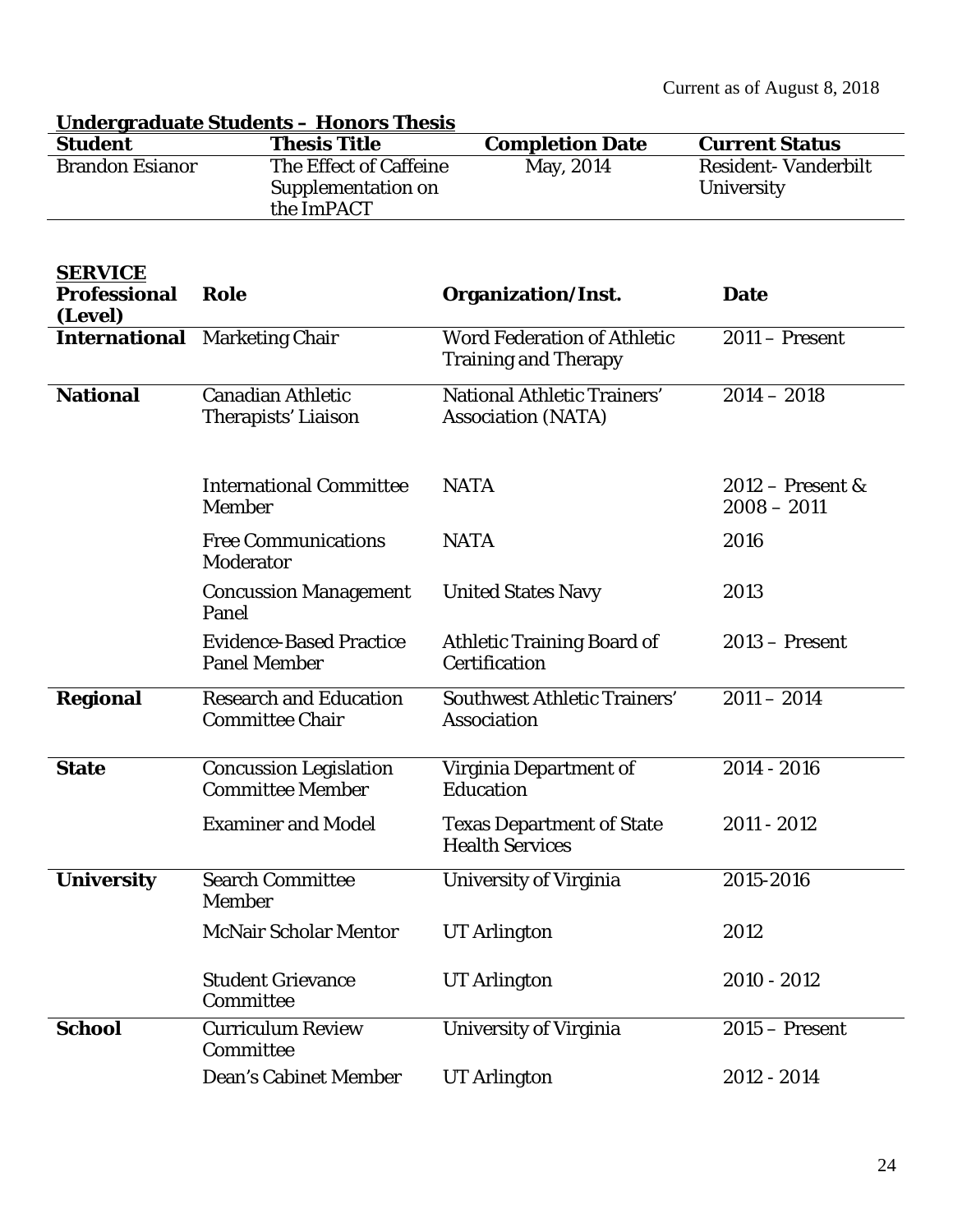|                   | <b>Faculty Advisory</b><br>Committee                                      | <b>UT</b> Arlington                                                                                   | $2012 - 2014$                     |
|-------------------|---------------------------------------------------------------------------|-------------------------------------------------------------------------------------------------------|-----------------------------------|
| <b>Department</b> | <b>Graduate Studies</b><br>Committee                                      | <b>UT Arlington</b>                                                                                   | $2011 - 2014$                     |
|                   | <b>Department of Kinesiology</b><br><b>Research Committee</b>             | <b>UT</b> Arlington                                                                                   | $2011 - 2014$                     |
|                   | <b>Chair of Education "Brown"</b><br>Bag" Lunch Seminar                   | <b>University of Georgia</b>                                                                          | $2008 - 2010$                     |
| <b>Community</b>  | <b>Concussion Education</b><br>Seminars<br><b>Sport Injury Task Force</b> | <b>Charlottesville High School</b><br><b>St. Anne's Belfield School</b><br><b>Tarrant county Safe</b> | $2015 -$ Present<br>$2011 - 2014$ |
|                   | <b>Member</b>                                                             | <b>Community Initiative</b>                                                                           |                                   |
|                   | <b>Medical Advisory Board</b>                                             | Sportsconcussions.org                                                                                 | $2011 - 2013$                     |

#### **MEMBERSHIP/CERTIFICATIONS**

National Athletic Trainers' Association – Certified Athletic Trainer. Board of Certification: Certification #010402044 granted in 2004 Virginia Board of Medicine, License #0126002503, 2015 - 2017 Texas Department of State Health Services, License #AT4927, 2010 - 2015 Georgia Board of Athletic Trainers. License #AT001365. 2006 – 2010 South Dakota Board of Medical and Osteopathic Examiners. License #0229. 2004 – 2006. American Heart Association Instructor 2011 – 2015 American Heart Association (CPR/AED) 2006 – Present Clinical Preceptor University of Georgia 2006 – Present

South Dakota State University 2005 – 2006

#### **PROFESSIONAL SOCIETIES**

National Athletic Trainers' Association, 2006 – Present World Federation of Athletic Trainers' and Therapists, 2006 – Present Virginia Athletic Trainers' Association, 2015 – Present Mid-Atlantic Athletic Trainers' Association, 2015 – Present Texas State Athletic Trainers' Association, 2010 - 2015 Southwest Athletic Trainers' Association, 2010 - 2015 Georgia Athletic Trainers' Association, 2006 – 2010 Southeast Athletic Trainers' Association, 2006 – 2010 South Dakota Athletic Trainers' Association, 2002 – 2006 Mid-America Athletic Trainers' Association, 2002 – 2006

#### **REVIEWER/REFEREE FOR GRANTING AGENCIES**

| National Athletic Trainers' Research and         | Grant Reviewer, 2012 – Present |
|--------------------------------------------------|--------------------------------|
| <b>Education Foundation</b>                      |                                |
| <b>American Institute of Biological Sciences</b> | Grant Reviewer, 2011 – Present |